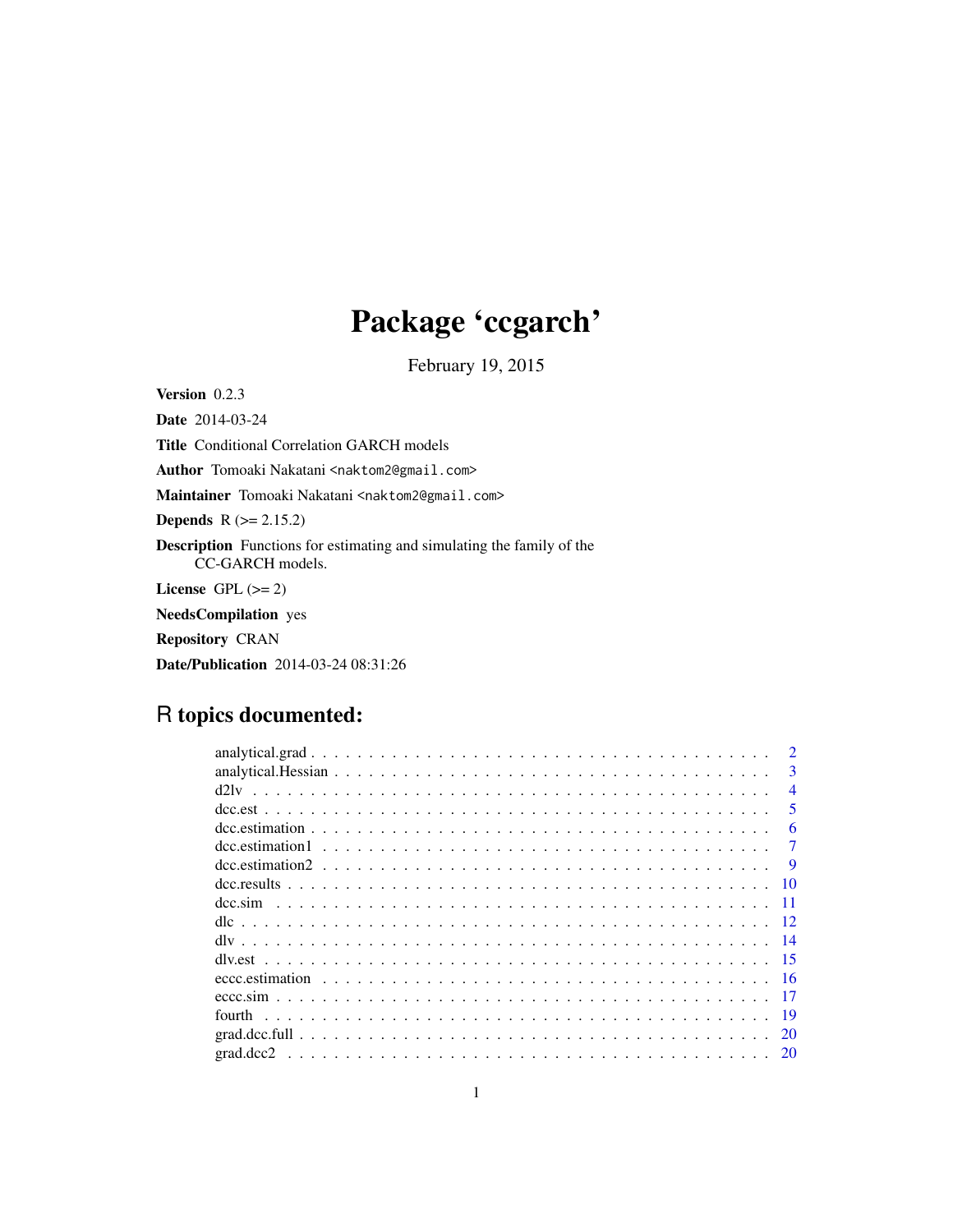# <span id="page-1-0"></span>2 analytical.grad

|                                               | 24 |
|-----------------------------------------------|----|
|                                               |    |
|                                               |    |
|                                               |    |
|                                               |    |
|                                               |    |
|                                               |    |
|                                               |    |
|                                               |    |
|                                               |    |
|                                               |    |
|                                               | 34 |
|                                               |    |
|                                               |    |
|                                               |    |
|                                               |    |
|                                               | 38 |
| ib.test<br>p.mat<br>rob.sk<br>stcc.sim<br>vdR |    |

```
analytical.grad Analytical gradient of the log-likelihood function of the (E)CCC-
                       GARCH(1,1) model
```
# Description

This function returns the analytical gradient of the log-likelihood function of the (E)CCC-GARCH(1,1) model.

# Usage

analytical.grad(a, A, B, R, u, model)

# Arguments

| a           | a vector of constants in the vector GARCH equation ( $N \times 1$ )                                                                                             |
|-------------|-----------------------------------------------------------------------------------------------------------------------------------------------------------------|
| A           | an ARCH parameter matrix in the vector GARCH equation ( $N \times N$ )                                                                                          |
| B           | a GARCH parameter matrix in the vector GARCH equation ( $N \times N$ )                                                                                          |
| R           | a constant conditional correlation matrix $(N \times N)$                                                                                                        |
| $\mathbf u$ | a matrix of the data used for estimating the (E)CCC-GARCH(1,1) model ( $T \times$<br>N)                                                                         |
| model       | a character string describing the model. "diagonal" for the diagonal model<br>and "extended" for the extended (full ARCH and GARCH parameter matrices)<br>model |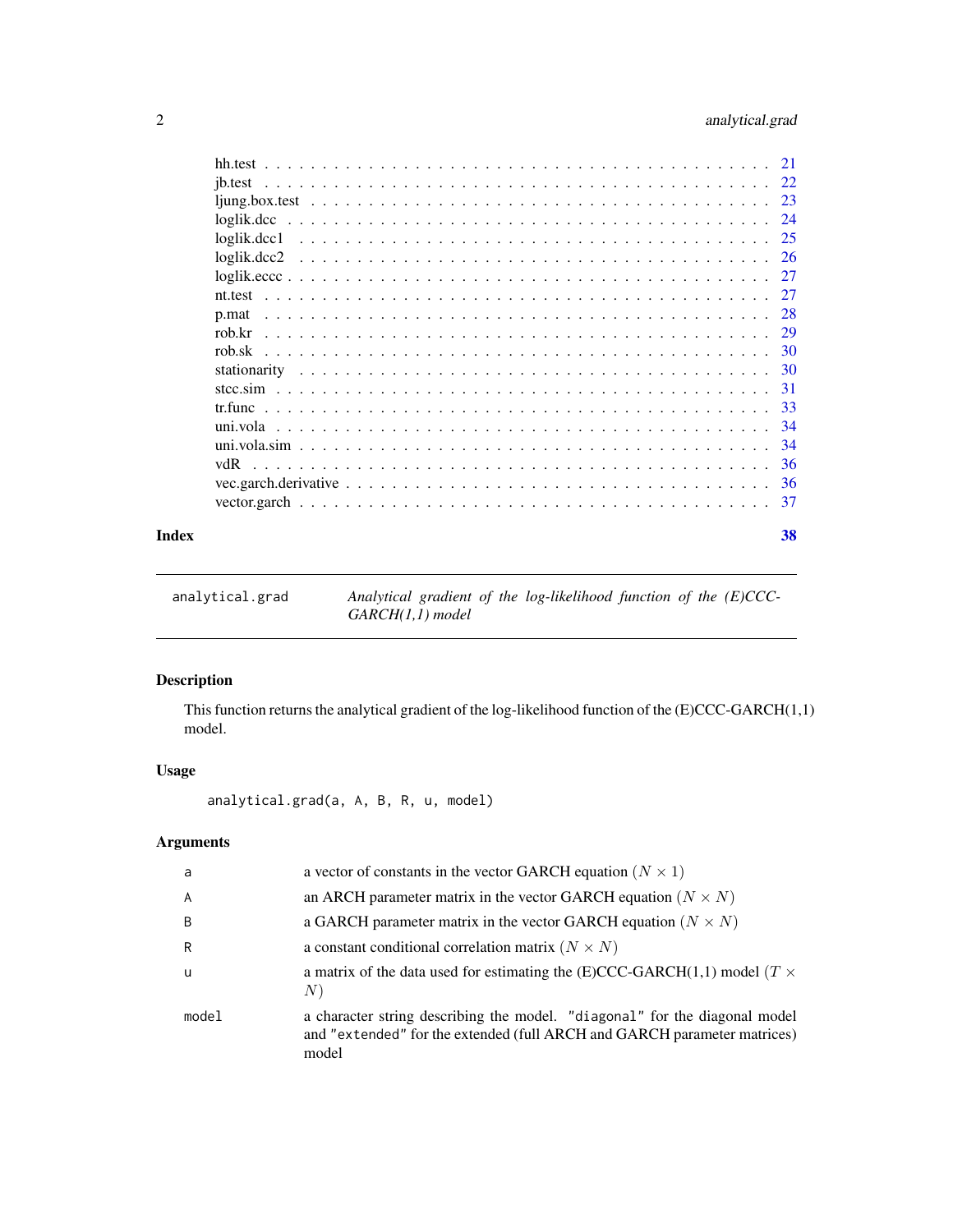# <span id="page-2-0"></span>Value

a  $npar \times T$  matrix of gradients

# Note

In the output, each column (not row) corresponds to the gradient at observation  $t$ .

#### References

Nakatani, T. and T. Ter\"asvirta (2009), "Testing for Volatility Interactions in the Constant Conditional Correlation GARCH Model", *Econometrics Journal*, 12, 147–163.

Nakatani, T. and T. Ter\"asvirta (2008), "Appendix to *Testing for Volatility Interactions in the Constant Conditional Correlation GARCH Model*" Department of Economic Statistics, Stockholm School of Economics, available at <http://swopec.hhs.se/hastef/abs/hastef0649.htm>.

analytical.Hessian *Analytical Hessian of the (E)CCC-GARCH*

# Description

This function computes the analytical Hessian of the log-likelihood function of the (E)CCC-GARCH model.

#### Usage

```
analytical.Hessian(a, A, B, R, u, model)
```
#### **Arguments**

| a     | a vector of constants in the vector GARCH equation ( $N \times 1$ )                                                                                             |
|-------|-----------------------------------------------------------------------------------------------------------------------------------------------------------------|
| A     | an ARCH parameter matrix in the vector GARCH equation ( $N \times N$ )                                                                                          |
| B     | a GARCH parameter matrix in the vector GARCH equation ( $N \times N$ )                                                                                          |
| R     | a constant conditional correlation matrix ( $N \times N$ )                                                                                                      |
| -u    | a matrix of the data data used for estimating the $(E)CCC-GARCH(1,1)$ model<br>$(T \times N)$                                                                   |
| model | a character string describing the model. "diagonal" for the diagonal model<br>and "extended" for the extended (full ARCH and GARCH parameter matrices)<br>model |

#### Value

a npar  $\times$  npar Hessian matrix of the log-likelihood function of the (E)CCC-GARCH model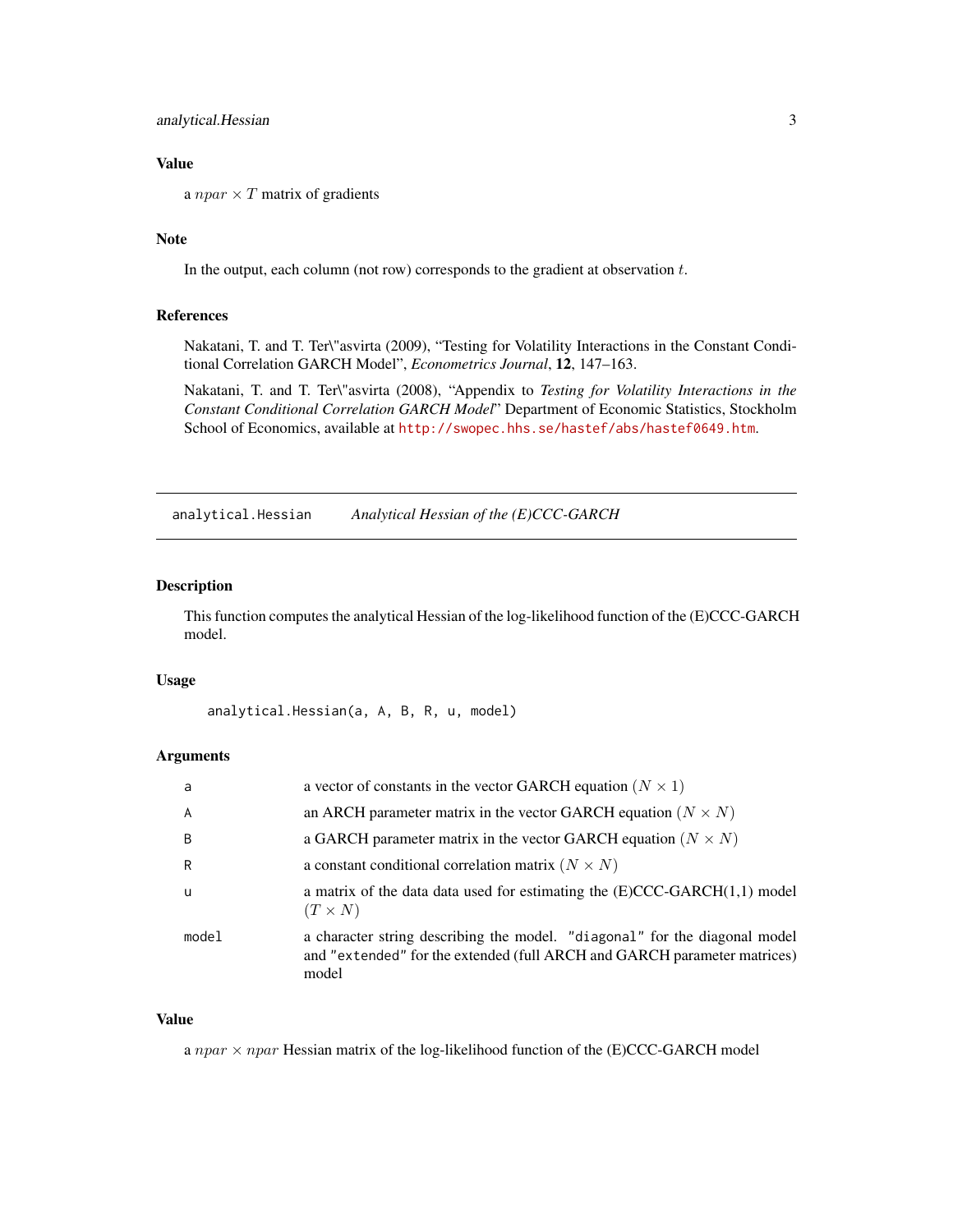# <span id="page-3-0"></span>References

Nakatani, T. and T. Ter\"asvirta (2009), "Testing for Volatility Interactions in the Constant Conditional Correlation GARCH Model", *Econometrics Journal*, 12, 147–163.

Nakatani, T. and T. Ter\"asvirta (2008), "Appendix to *Testing for Volatility Interactions in the Constant Conditional Correlation GARCH Model*" Department of Economic Statistics, Stockholm School of Economics, available at <http://swopec.hhs.se/hastef/abs/hastef0649.htm>.

d2lv *Hessian of the DCC log-likelihood function*

#### **Description**

This function returns the analytical Hessian of the volatility part of the DCC log-likelihood function.

#### Usage

d2lv(u, B, h, model)

#### Arguments

| u     | a matrix of the data data used for estimating the $(E)DCC-GARCH(1,1)$ model<br>$(T \times N)$                                                                   |
|-------|-----------------------------------------------------------------------------------------------------------------------------------------------------------------|
| B     | a GARCH parameter matrix $(N \times N)$                                                                                                                         |
| h     | a matrix of the conditional variances $(T \times N)$                                                                                                            |
| model | a character string describing the model. "diagonal" for the diagonal model<br>and "extended" for the extended (full ARCH and GARCH parameter matrices)<br>model |

#### Value

the Hessian of the volatility part of the DCC log-likelihood function  $(T \times N^2)$ 

#### References

Engle, R.F. and K. Sheppard (2001), "Theoretical and Empirical Properties of Dynamic Conditional Correlation Multivariate GARCH." *Stern Finance Working Paper Series* FIN-01-027 (Revised in Dec. 2001), New York University Stern School of Business.

Engle, R.F. (2002), "Dynamic Conditional Correlation: A Simple Class of Multivariate Generalized Autoregressive Conditional Heteroskedasticity Models." *Journal of Business and Economic Statistics* 20, 339–350.

Hafner, C.M. and H. Herwartz (2008), "Analytical Quasi Maximum Likelihood Inference in Multivariate Volatility Models." *Metrika* 67, 219–239.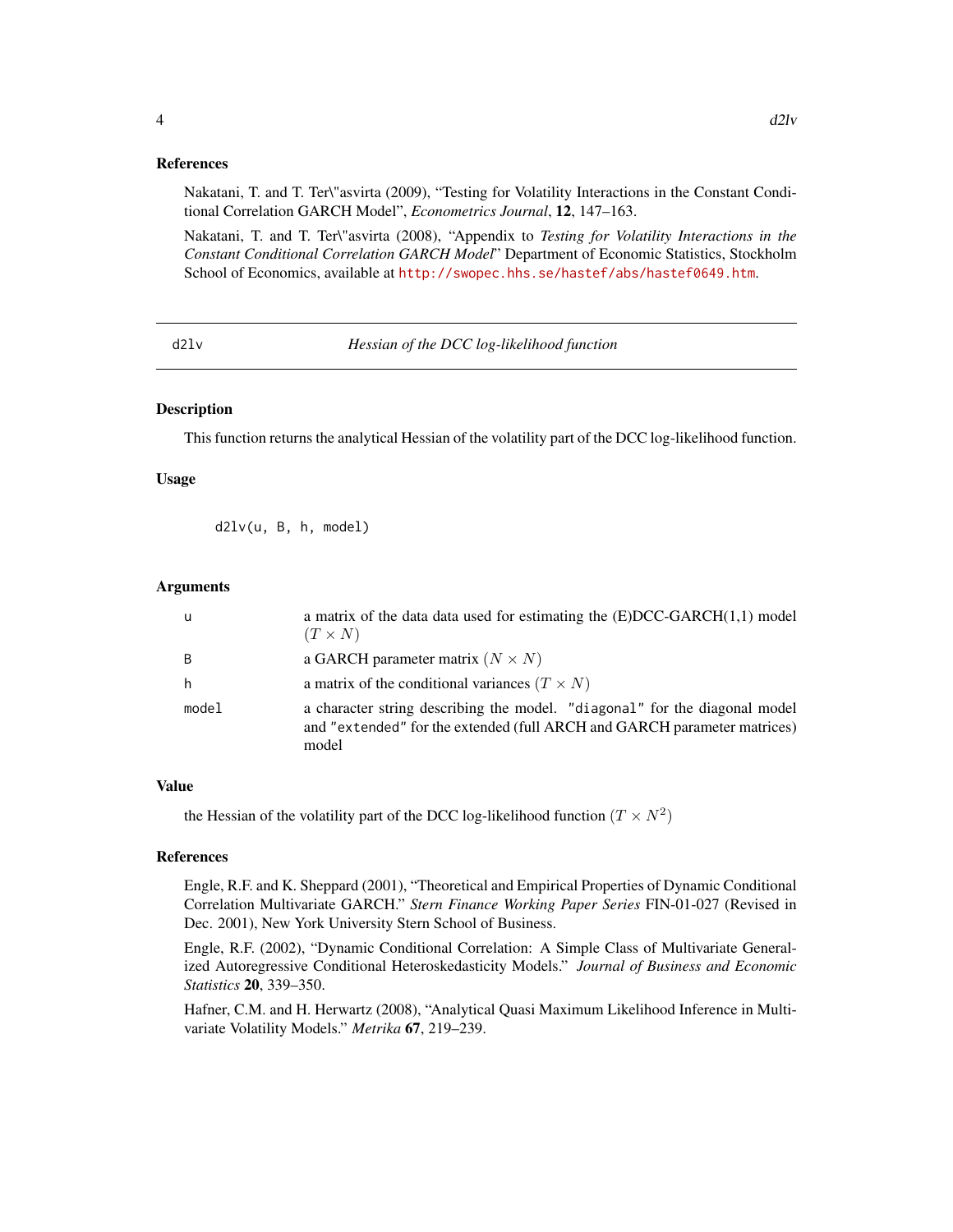<span id="page-4-0"></span>

This function returns dynamic conditional correlations based on the parameters specified.

# Usage

dcc.est(dvar, param)

# Arguments

| dvar  | a matrix of the standardised residuals $(T \times N)$ |
|-------|-------------------------------------------------------|
| param | a vector of the DCC parameters $(2 \times 1)$         |

#### Value

a list with components:

| <b>DCC</b> | a matrix of the dynamic conditional correlations $(T \times N^2)$ |
|------------|-------------------------------------------------------------------|
|            | a matrix of the $\mathbf{Q}_t$ $(T \times N^2)$                   |

#### Note

a constant matrix **Q** in the DCC equation is computed by  $\mathbf{Q} = cov(dvar)$ .

# References

Engle, R.F. and K. Sheppard (2001), "Theoretical and Empirical Properties of Dynamic Conditional Correlation Multivariate GARCH." *Stern Finance Working Paper Series* FIN-01-027 (Revised in Dec. 2001), New York University Stern School of Business.

Engle, R.F. (2002), "Dynamic Conditional Correlation: A Simple Class of Multivariate Generalized Autoregressive Conditional Heteroskedasticity Models." *Journal of Business and Economic Statistics* 20, 339–350.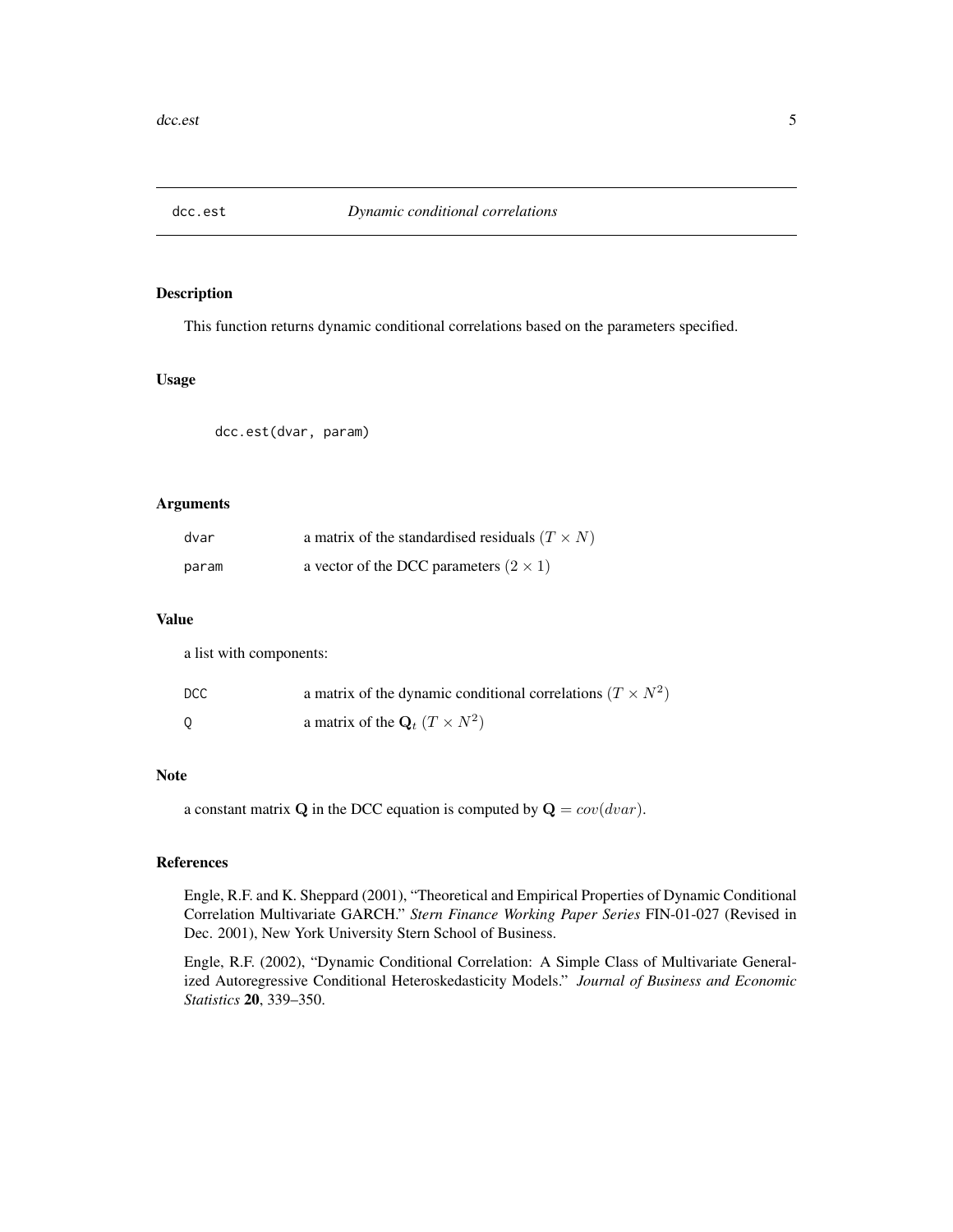<span id="page-5-1"></span><span id="page-5-0"></span>

This function carries out the two step estimation of the (E)DCC-GARCH model and returns estimates, standardised residuals, the estimated conditional variances, and the dynamic conditional correlations.

# Usage

```
dcc.estimation(inia, iniA, iniB, ini.dcc, dvar, model,
method="BFGS", gradient=1, message=1)
```
# Arguments

| a vector of initial values for the constants in the GARCH equation length (inia)=N                                                                                                      |
|-----------------------------------------------------------------------------------------------------------------------------------------------------------------------------------------|
| a matrix of initial values for the ARCH parameter matrix ( $N \times N$ )                                                                                                               |
| a matrix of initial values for the GARCH parameter matrix ( $N \times N$ )                                                                                                              |
| a vector of initial values for the DCC parameters $(2 \times 1)$                                                                                                                        |
| a matrix of the data $(T \times N)$                                                                                                                                                     |
| a character string describing the model. "diagonal" for the diagonal model<br>and "extended" for the extended (full ARCH and GARCH parameter matrices)<br>model                         |
| a character string specifying the optimisation method in optim. There are three<br>choices, namely, Nelder-Mead, BFGS (default) and CG.                                                 |
| a switch variable that determines the optimisation algorithm in the second stage<br>optimisation. If gradient=0 Nelder-Mead is invokded. Otherwise BFGS is used<br>(default).           |
| a switch variable to turn off the display of the message when the estimation is<br>completed. If message=0, the message is suppressed. Otherwise, the message<br>is displayed (default) |
|                                                                                                                                                                                         |

# Value

a list with components:

| out       | the parameter estimates and their standard errors                           |
|-----------|-----------------------------------------------------------------------------|
| loglik    | the value of the log-likelihood at the estimates                            |
| h         | a matrix of the estimated conditional variances $(T \times N)$              |
| DCC.      | a matrix of the estimated dynamic conditional correlations $(T \times N^2)$ |
| std.resid | a matrix of the standardised residuals $(T \times N)$ . See Note.           |
| first     | the results of the first stage estimation                                   |
| second    | the results of the second stage estimation                                  |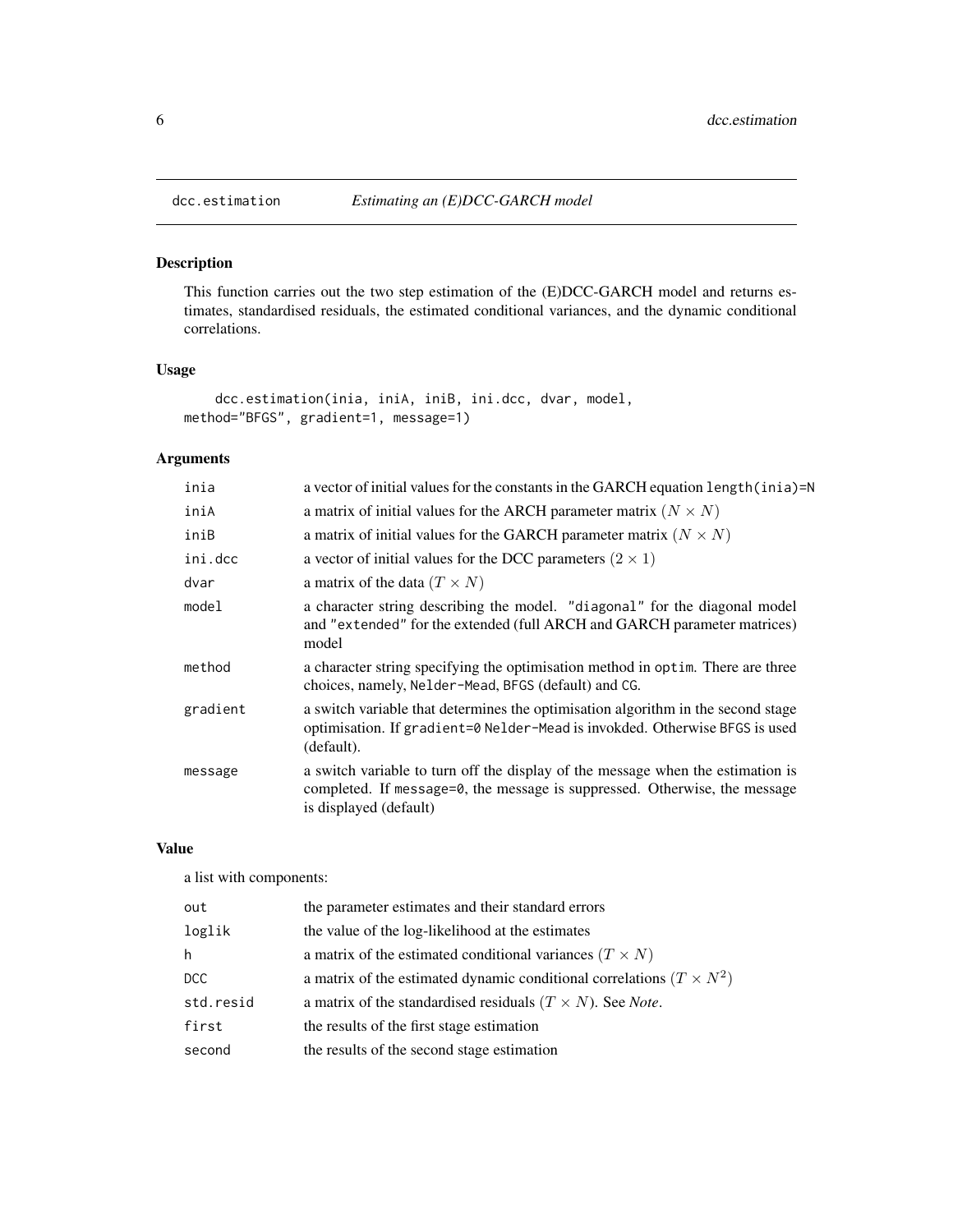#### <span id="page-6-0"></span>**Note**

The standardised residuals are calculated by dividing the original series dvar by the estimated conditional standard deviations  $sqrt(h)$ . See Engle (2002), in particular the equations (2) and (14), for details.

The details of the first and second stage estimation are also saved in first and second, respectively.

The switch variable simulation is useful when one uses dcc.estimation for simulation. It supresses the display of the completion message.

#### References

Engle, R.F. and K. Sheppard (2001), "Theoretical and Empirical Properties of Dynamic Conditional Correlation Multivariate GARCH." *Stern Finance Working Paper Series* FIN-01-027 (Revised in Dec. 2001), New York University Stern School of Business.

Engle, R.F. (2002), "Dynamic Conditional Correlation: A Simple Class of Multivariate Generalized Autoregressive Conditional Heteroskedasticity Models." *Journal of Business and Economic Statistics* 20, 339–350.

# See Also

[dcc.sim](#page-10-1)

### Examples

```
# Simulating data from the original DCC-GARCH(1,1) process
 nobs <- 1000; cut <- 1000
 a <- c(0.003, 0.005, 0.001)
 A <- diag(c(0.2,0.3,0.15))
 B \le - \text{diag}(c(0.75, 0.6, 0.8))uncR <- matrix(c(1.0, 0.4, 0.3, 0.4, 1.0, 0.12, 0.3, 0.12, 1.0),3,3)
 dcc.para <- c(0.01,0.98)
 dcc.data <- dcc.sim(nobs, a, A, B, uncR, dcc.para, model="diagonal")
## Not run:
# Estimating a DCC-GARCH(1,1) model
 dcc.results <- dcc.estimation(inia=a, iniA=A, iniB=B, ini.dcc=dcc.para,
        dvar=dcc.data$eps, model="diagonal")
# Parameter estimates and their robust standard errors
 dcc.results$out
## End(Not run)
```
<span id="page-6-1"></span>dcc.estimation1 *Maximising the first stage log-likelihood function of the (E)DCC-GARCH model*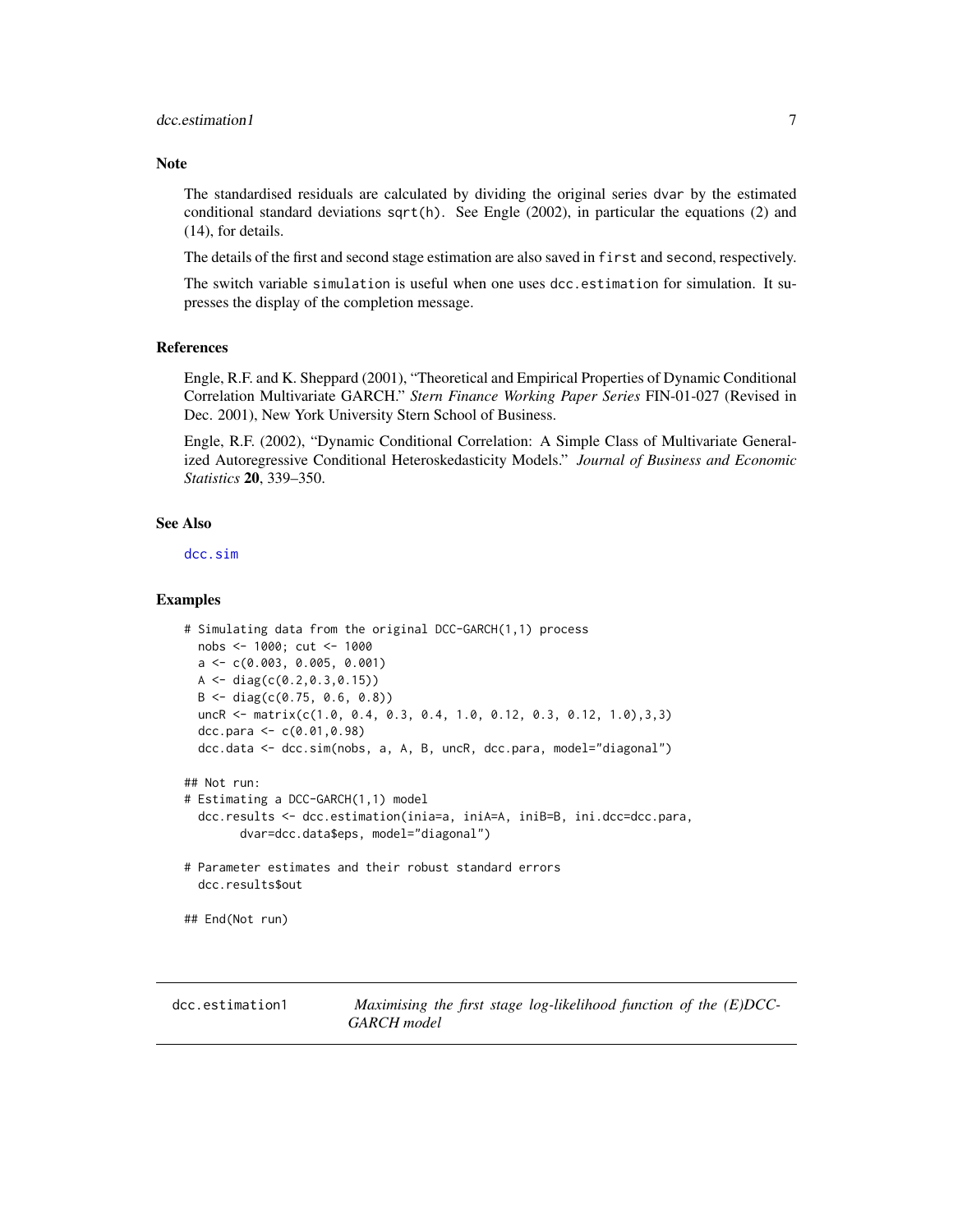<span id="page-7-0"></span>This function carries out the first stage (volatility part) estimation of the (E)DCC-GARCH model.

# Usage

```
dcc.estimation1(dvar, a, A, B, model, method="BFGS")
```
# Arguments

| dvar   | a matrix of the data used for estimating the (E)DCC-GARCH(1,1) model ( $T \times$<br>N)                                                                         |
|--------|-----------------------------------------------------------------------------------------------------------------------------------------------------------------|
| a      | a vector of constants in the vector GARCH equation ( $N \times 1$ )                                                                                             |
| A      | an ARCH parameter matrix in the vector GARCH equation ( $N \times N$ )                                                                                          |
| B      | a GARCH parameter matrix in the vector GARCH equation ( $N \times N$ )                                                                                          |
| model  | a character string describing the model. "diagonal" for the diagonal model<br>and "extended" for the extended (full ARCH and GARCH parameter matrices)<br>model |
| method | a character string specifying the optimisation method in optim. There are three<br>choices, namely, "Nelder-Mead", "BFGS" (default) and "CG".                   |

# Value

a list of the estimation results. See the explanations in optim.

#### References

Engle, R.F. and K. Sheppard (2001), "Theoretical and Empirical Properties of Dynamic Conditional Correlation Multivariate GARCH." *Stern Finance Working Paper Series* FIN-01-027 (Revised in Dec. 2001), New York University Stern School of Business.

Engle, R.F. (2002), "Dynamic Conditional Correlation: A Simple Class of Multivariate Generalized Autoregressive Conditional Heteroskedasticity Models." *Journal of Business and Economic Statistics* 20, 339–350.

# See Also

optim, [dcc.estimation2](#page-8-1), [dcc.estimation](#page-5-1)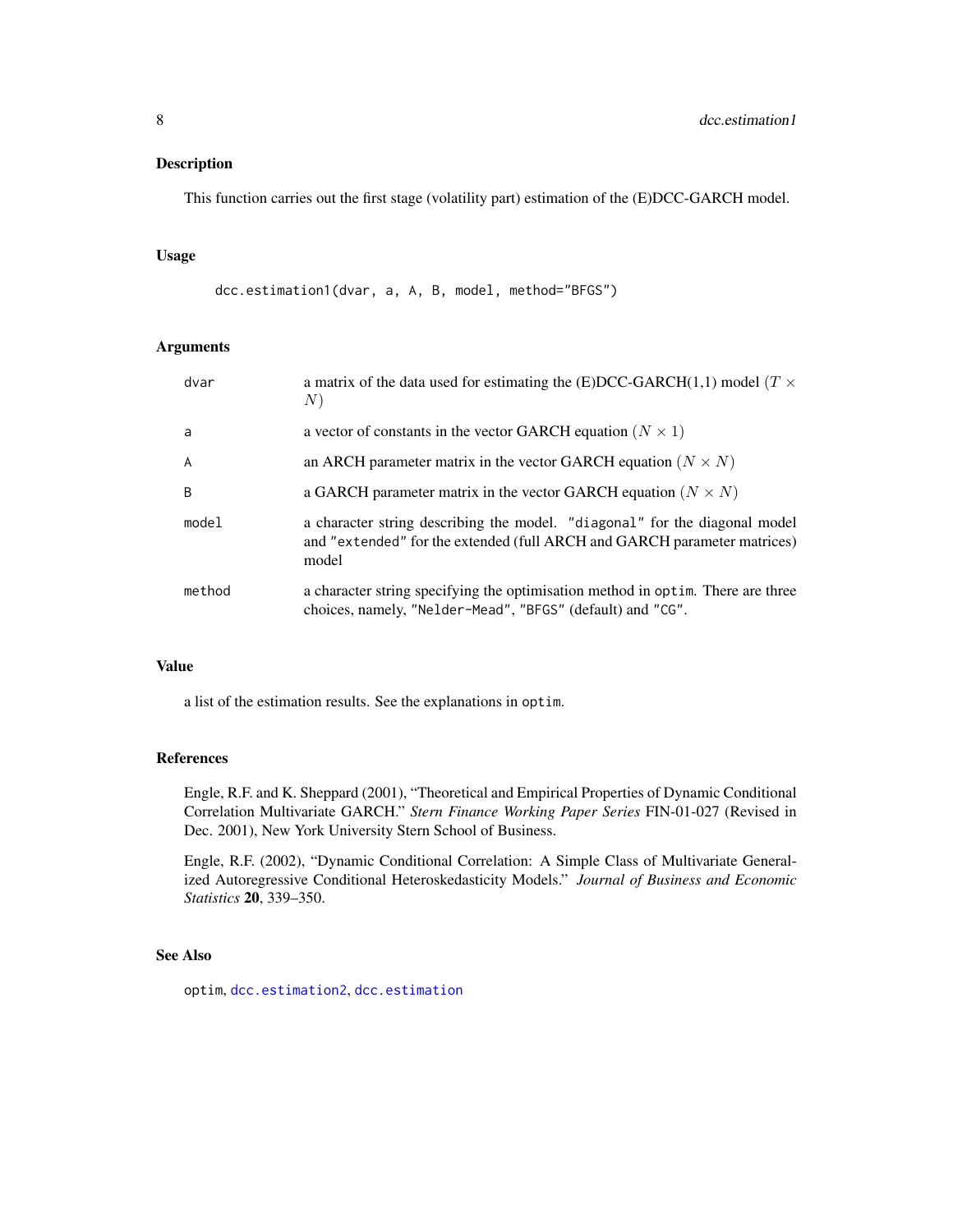<span id="page-8-1"></span><span id="page-8-0"></span>

This function carries out the second stage (DCC part) estimation of the (E)DCC-GARCH model.

#### Usage

dcc.estimation2(dvar, para, gradient=0)

# Arguments

| dvar     | a matrix of the standardised residuals $(T \times N)$                                                  |
|----------|--------------------------------------------------------------------------------------------------------|
| para     | a vector of the DCC parameters $(2 \times 1)$                                                          |
| gradient | a switch variable whether to use the gradient in the constraint optimisation.<br>passed to constr0ptim |

#### Value

a list of the estimation results. See the explanations for constrOptim.

### Note

dcc.estimation2 is a wrapper to constr0ptim. The restrictions are  $\alpha + \beta \leq 1$  and  $\alpha, \beta \geq 0$  in the DCC equation.

# References

Engle, R.F. and K. Sheppard (2001), "Theoretical and Empirical Properties of Dynamic Conditional Correlation Multivariate GARCH." *Stern Finance Working Paper Series* FIN-01-027 (Revised in Dec. 2001), New York University Stern School of Business.

Engle, R.F. (2002), "Dynamic Conditional Correlation: A Simple Class of Multivariate Generalized Autoregressive Conditional Heteroskedasticity Models." *Journal of Business and Economic Statistics* 20, 339–350.

#### See Also

constrOptim, [dcc.estimation1](#page-6-1), [dcc.estimation](#page-5-1)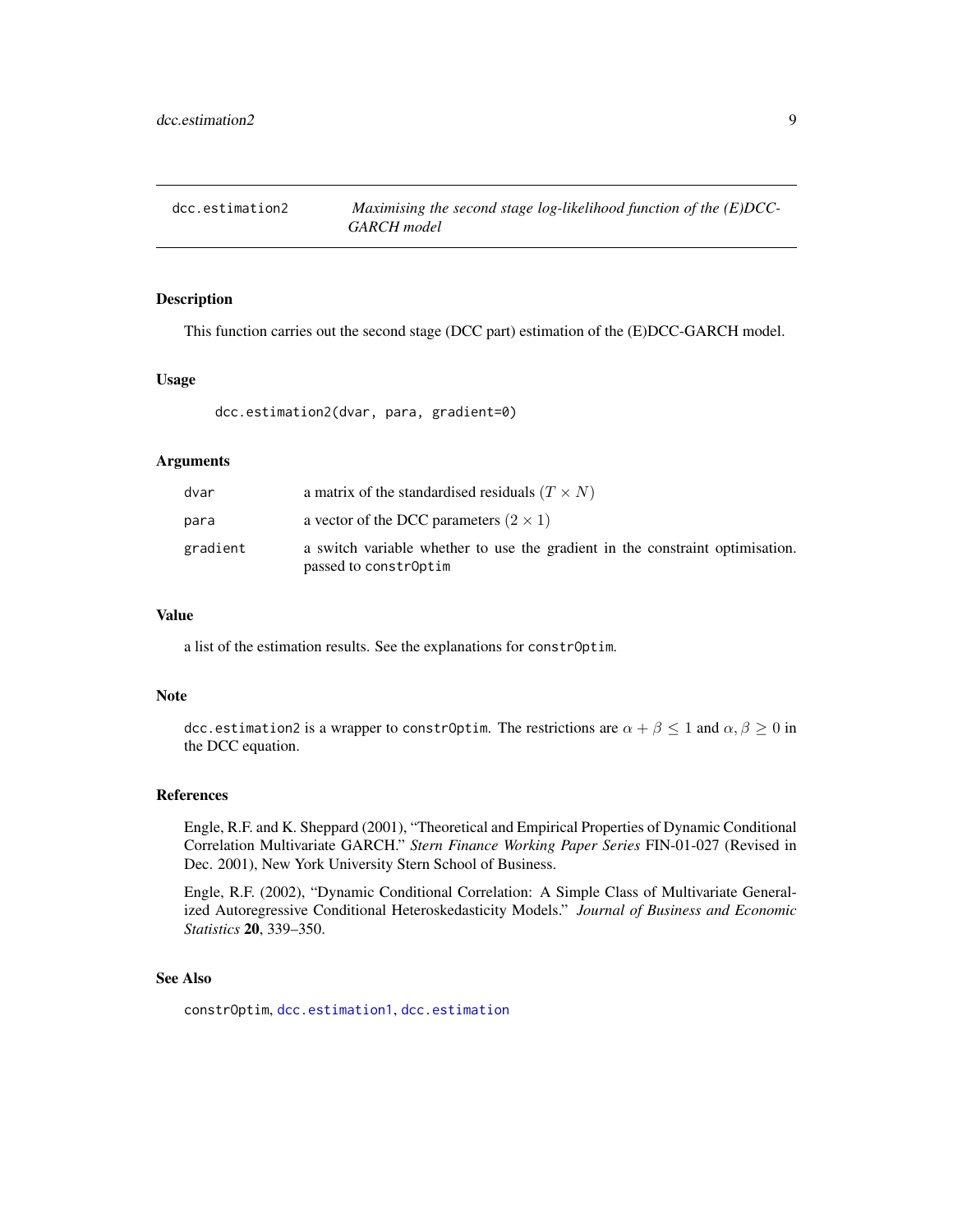<span id="page-9-0"></span>

This function computes the robust standard errors of the estimates of a DCC-GARCH model.

#### Usage

dcc.results(u, garch.para, dcc.para, h, model)

# Arguments

| u          | a matrix of the data used for estimating the (E)DCC-GARCH model ( $T \times N$ )                                                                                |
|------------|-----------------------------------------------------------------------------------------------------------------------------------------------------------------|
| garch.para | a vector of the estimates of the volatility parameters                                                                                                          |
| dcc.para   | a vector of the estimates of the DCC parameters $(2 \times 1)$                                                                                                  |
| h.         | a matrix of the estimated conditional variances $(T \times N)$                                                                                                  |
| model      | a character string describing the model. "diagonal" for the diagonal model<br>and "extended" for the extended (full ARCH and GARCH parameter matrices)<br>model |

#### Value

A matrix with the estimates in the first row, and the standard errors in the second row.

#### Note

dcc.results is called from [dcc.estimation](#page-5-1). When model="diagonal", only the diagonal entries in A and B are used.

# References

Engle, R.F. and K. Sheppard (2001), "Theoretical and Empirical Properties of Dynamic Conditional Correlation Multivariate GARCH." *Stern Finance Working Paper Series* FIN-01-027 (Revised in Dec. 2001), New York University Stern School of Business.

Engle, R.F. (2002), "Dynamic Conditional Correlation: A Simple Class of Multivariate Generalized Autoregressive Conditional Heteroskedasticity Models." *Journal of Business and Economic Statistics* 20, 339–350.

# See Also

[dcc.estimation](#page-5-1)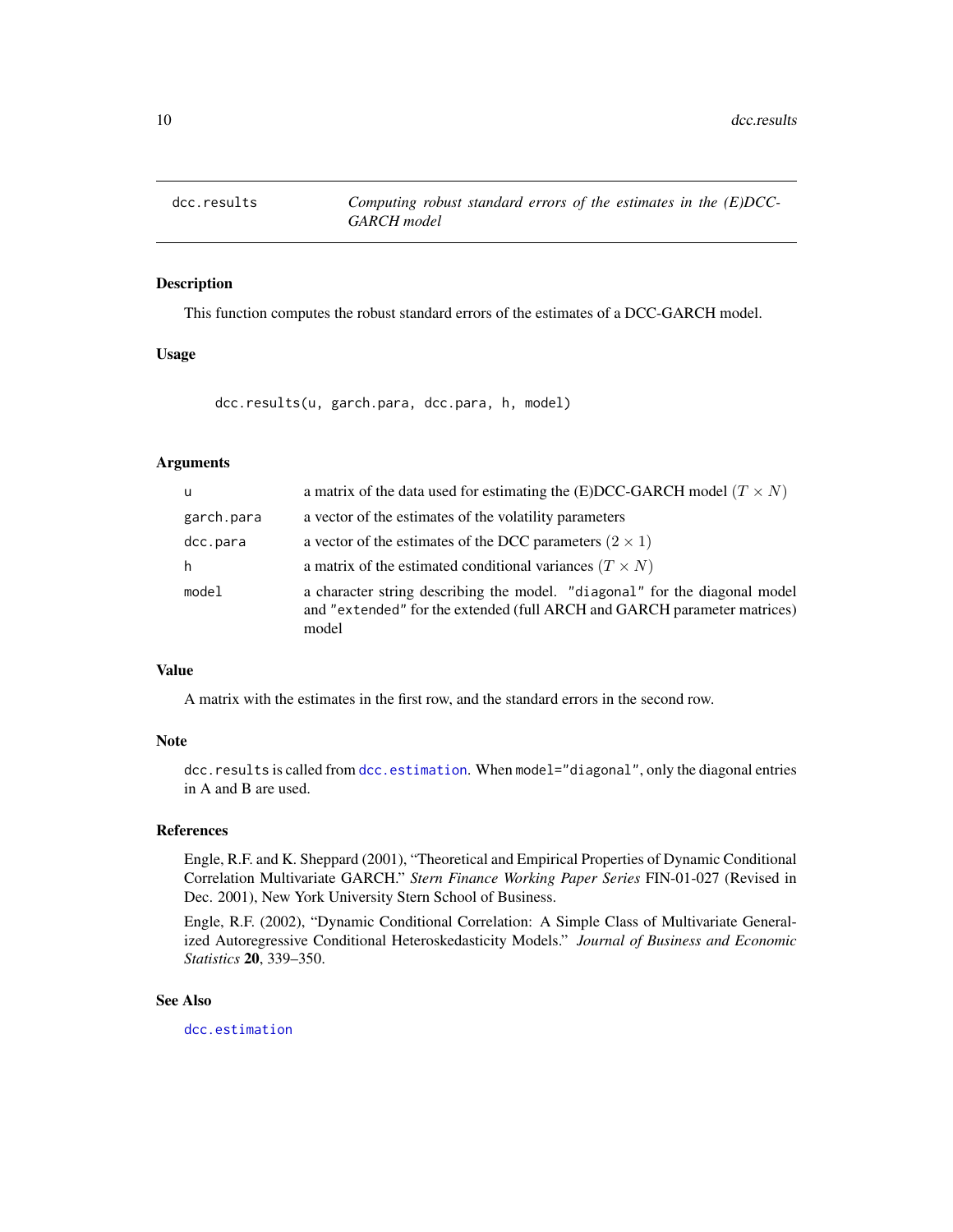<span id="page-10-1"></span><span id="page-10-0"></span>This function simulates data either from the original DCC-GARCH by Engle (2002) or from the Extended DCC-GARCH that has non-zero off-diagonal entries in the parameter matrices in the GARCH equation, with multivariate normal or student's  $t$  distributions.

The dimension  $(N)$  is determined by the number of elements in the  $a$  vector.

# Usage

dcc.sim(nobs, a, A, B, R, dcc.para, d.f=Inf, cut=1000, model)

# Arguments

| nobs           | a number of observations to be simulated $(T)$                                                                                                                  |  |
|----------------|-----------------------------------------------------------------------------------------------------------------------------------------------------------------|--|
| a              | a vector of constants in the vector GARCH equation ( $N \times 1$ )                                                                                             |  |
| $\overline{A}$ | an ARCH parameter matrix in the vector GARCH equation ( $N \times N$ )                                                                                          |  |
| B              | a GARCH parameter matrix in the vector GARCH equation ( $N \times N$ )                                                                                          |  |
| R              | an unconditional correlation matrix $(N \times N)$                                                                                                              |  |
| dcc.para       | a vector of the DCC parameters $(2 \times 1)$                                                                                                                   |  |
| d.f            | the degrees of freedom parameter for the <i>t</i> -distribution                                                                                                 |  |
| cut            | the number of observations to be thrown away for removing initial effects of<br>simulation                                                                      |  |
| model          | a character string describing the model. "diagonal" for the diagonal model<br>and "extended" for the extended (full ARCH and GARCH parameter matrices)<br>model |  |

# Value

A list with components:

| z     | a matrix of random draws from $N(\mathbf{0}, \mathbf{I})$ . $(T \times N)$                                                                                                                                                   |
|-------|------------------------------------------------------------------------------------------------------------------------------------------------------------------------------------------------------------------------------|
| std.z | a matrix of the standardised residuals. $std.z_t \sim N(0, \mathbf{R}_t)$ where $\mathbf{R}_t$ is the DCC<br>matrix at t. If d.f is set to a finite positive real number, $z_t \sim t_{d,f}(0, \mathbf{R}_t)$ $(T \times N)$ |
| dcc   | a matrix of the simulated dynamic conditional correlations ( $T \times N^2$ )                                                                                                                                                |
| h     | a matrix of the simulated conditional variances ( $T \times N$ )                                                                                                                                                             |
| eps   | a matrix of the simulated time series with DCC-GARCH process ( $T \times N$ )                                                                                                                                                |
|       |                                                                                                                                                                                                                              |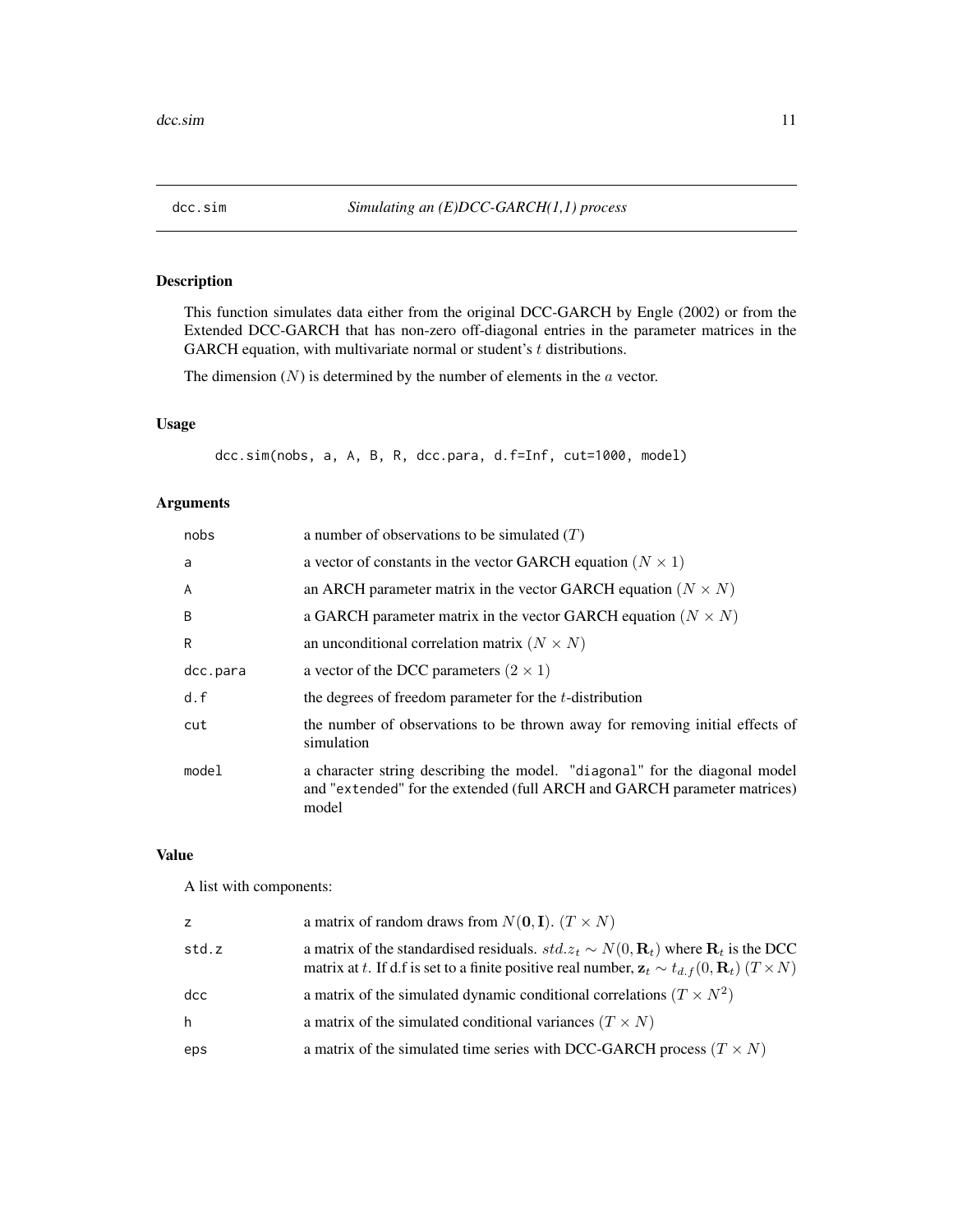# <span id="page-11-0"></span>Note

When d. f=Inf, the innovations (the standardised residuals) follow the standard normal distribution. Otherwise, they follow a student's *t*-distribution with d.f degrees of freedom.

When model="diagonal", only the diagonal entries in A and B are used. If the ARCH and GARCH matrices do not satisfy the stationarity condition, the simulation is terminated.

#### References

Engle, R.F. and K. Sheppard (2001), "Theoretical and Empirical Properties of Dynamic Conditional Correlation Multivariate GARCH." *Stern Finance Working Paper Series* FIN-01-027 (Revised in Dec. 2001), New York University Stern School of Business.

Engle, R.F. (2002), "Dynamic Conditional Correlation: A Simple Class of Multivariate Generalized Autoregressive Conditional Heteroskedasticity Models." *Journal of Business and Economic Statistics* 20, 339–350.

#### See Also

[stcc.sim](#page-30-1), [eccc.sim](#page-16-1)

#### Examples

```
# Simulating data from the original DCC-GARCH(1,1) process
nobs <- 1000; cut <- 1000; nu <- 8
a <- c(0.003, 0.005, 0.001)
A \leftarrow diag(c(0.2, 0.3, 0.15))B \le - diag(c(0.75, 0.6, 0.8))
uncR <- matrix(c(1.0, 0.4, 0.3, 0.4, 1.0, 0.12, 0.3, 0.12, 1.0),3,3)
dcc.para <- c(0.01,0.98)
## Not run:
# for normally distributed innovations
dcc.data <- dcc.sim(nobs, a, A, B, uncR, dcc.para, model="diagonal")
# for t distributed innovations
dcc.data.t <- dcc.sim(nobs, a, A, B, uncR, dcc.para, d.f=nu,
model="diagonal")
## End(Not run)
```
<span id="page-11-1"></span>dlc *Various partial derivatives of the DCC part of the log-likelihood function*

#### Description

This function computes various analytical derivatives of the second stage log-likelihood function (the DCC part) of the (E)DCC-GARCH model.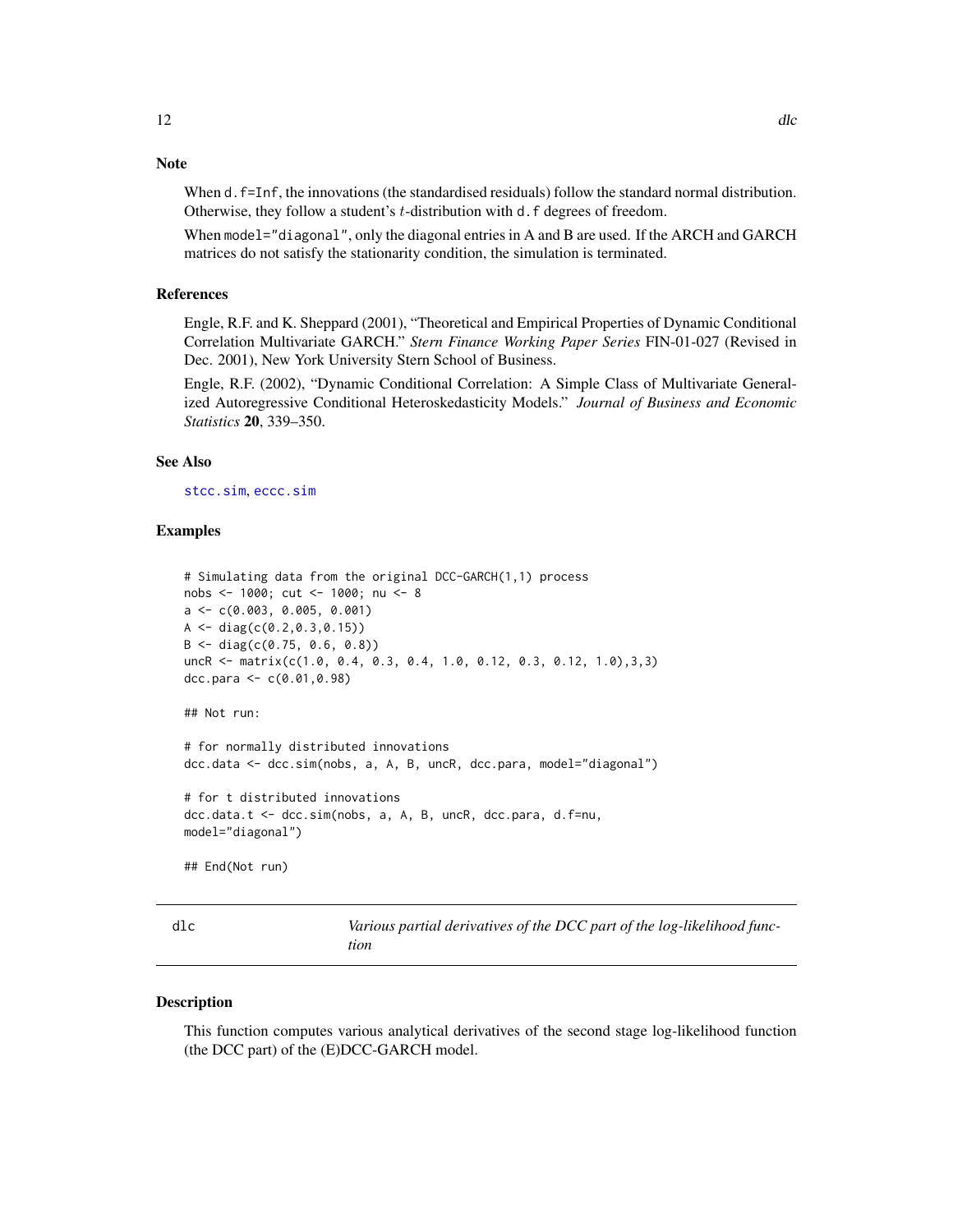# Usage

dlc(dcc.para, B, u, h, model)

# Arguments

| dcc.para | the estimates of the (E)DCC parameters $(2 \times 1)$                                                                                                           |
|----------|-----------------------------------------------------------------------------------------------------------------------------------------------------------------|
| B        | the estimated GARCH parameter matrix $(N \times N)$                                                                                                             |
| u        | a matrix of the used for estimating the (E)DCC-GARCH model ( $T \times N$ )                                                                                     |
| h        | a matrix of the estimated conditional variances $(T \times N)$                                                                                                  |
| model    | a character string describing the model. "diagonal" for the diagonal model<br>and "extended" for the extended (full ARCH and GARCH parameter matrices)<br>model |

# Value

a list with components:

| dlc      | the gradient of the DCC log-likelihood function w.r.t. the DCC parameters ( $T \times$<br>2)                                                                                                                           |
|----------|------------------------------------------------------------------------------------------------------------------------------------------------------------------------------------------------------------------------|
| dvecP    | the partial derivatives of the DCC matrix, $P_t$ w.r.t. the DCC parameters $(T \times N^2)$                                                                                                                            |
| dvec0    | the partial derivatives of the $Q_t$ matrices w.r.t. the DCC parameters $(T \times N^2)$                                                                                                                               |
| d21c     | the Hessian of the DCC log-likelihood function w.r.t. the DCC parameters ( $T \times$<br>4                                                                                                                             |
| dfdwd2lc | the cross derivatives of the DCC log-likelihood function $(T \times npar.h+2)$ npar.h<br>stand for the number of parameters in the GARCH part, $npar.h = 3N$ for<br>"diagonal" and $npar.h = 2N^2 + N$ for "extended". |

# References

Engle, R.F. and K. Sheppard (2001), "Theoretical and Empirical Properties of Dynamic Conditional Correlation Multivariate GARCH." *Stern Finance Working Paper Series* FIN-01-027 (Revised in Dec. 2001), New York University Stern School of Business.

Engle, R.F. (2002), "Dynamic Conditional Correlation: A Simple Class of Multivariate Generalized Autoregressive Conditional Heteroskedasticity Models." *Journal of Business and Economic Statistics* 20, 339–350.

Hafner, C.M. and H. Herwartz (2008), "Analytical Quasi Maximum Likelihood Inference in Multivariate Volatility Models." *Metrika* 67, 219–239.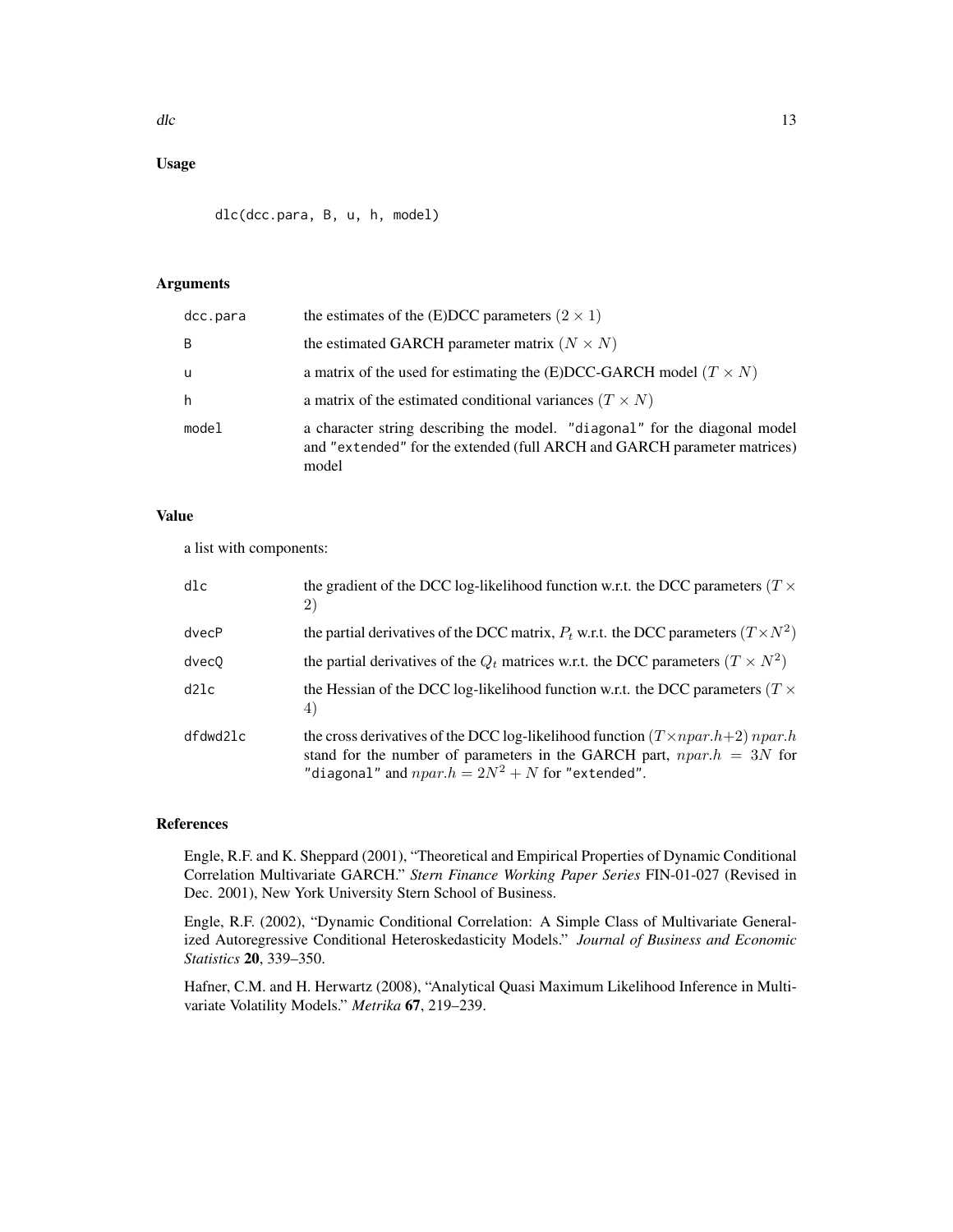<span id="page-13-1"></span><span id="page-13-0"></span>

This function returns the analytical partial derivatives of the volatility part of the log-likelihood function of the DCC-GARCH model. The function is called from dcc.results.

#### Usage

dlv(u, a, A, B, model)

# Arguments

| u     | a matrix of the data used for estimating an (E)DCC-GARCH model ( $T \times N$ )                                                                                 |
|-------|-----------------------------------------------------------------------------------------------------------------------------------------------------------------|
| a     | a vector of the constants in the volatility part ( $N \times 1$ )                                                                                               |
| A     | an ARCH parameter matrix $(N \times N)$                                                                                                                         |
| B     | a GARCH parameter matrix $(N \times N)$                                                                                                                         |
| model | a character string describing the model." diagonal" for the diagonal model and<br>"extended" for the extended (full ARCH and GARCH parameter matrices)<br>model |

# Value

A matrix of partial derivatives.  $(T \times npar.h)$  where  $npar.h$  stand for the number of parameters in the GARCH part,  $npar.h = 3N$  for "diagonal" and  $npar.h = 2N^2 + N$  for "extended".

#### References

Engle, R.F. and K. Sheppard (2001), "Theoretical and Empirical Properties of Dynamic Conditional Correlation Multivariate GARCH." *Stern Finance Working Paper Series* FIN-01-027 (Revised in Dec. 2001), New York University Stern School of Business.

Engle, R.F. (2002), "Dynamic Conditional Correlation: A Simple Class of Multivariate Generalized Autoregressive Conditional Heteroskedasticity Models." *Journal of Business and Economic Statistics* 20, 339–350.

Hafner, C.M. and H. Herwartz (2008), "Analytical Quasi Maximum Likelihood Inference in Multivariate Volatility Models." *Metrika* 67, 219–239.

# See Also

[dcc.estimation](#page-5-1)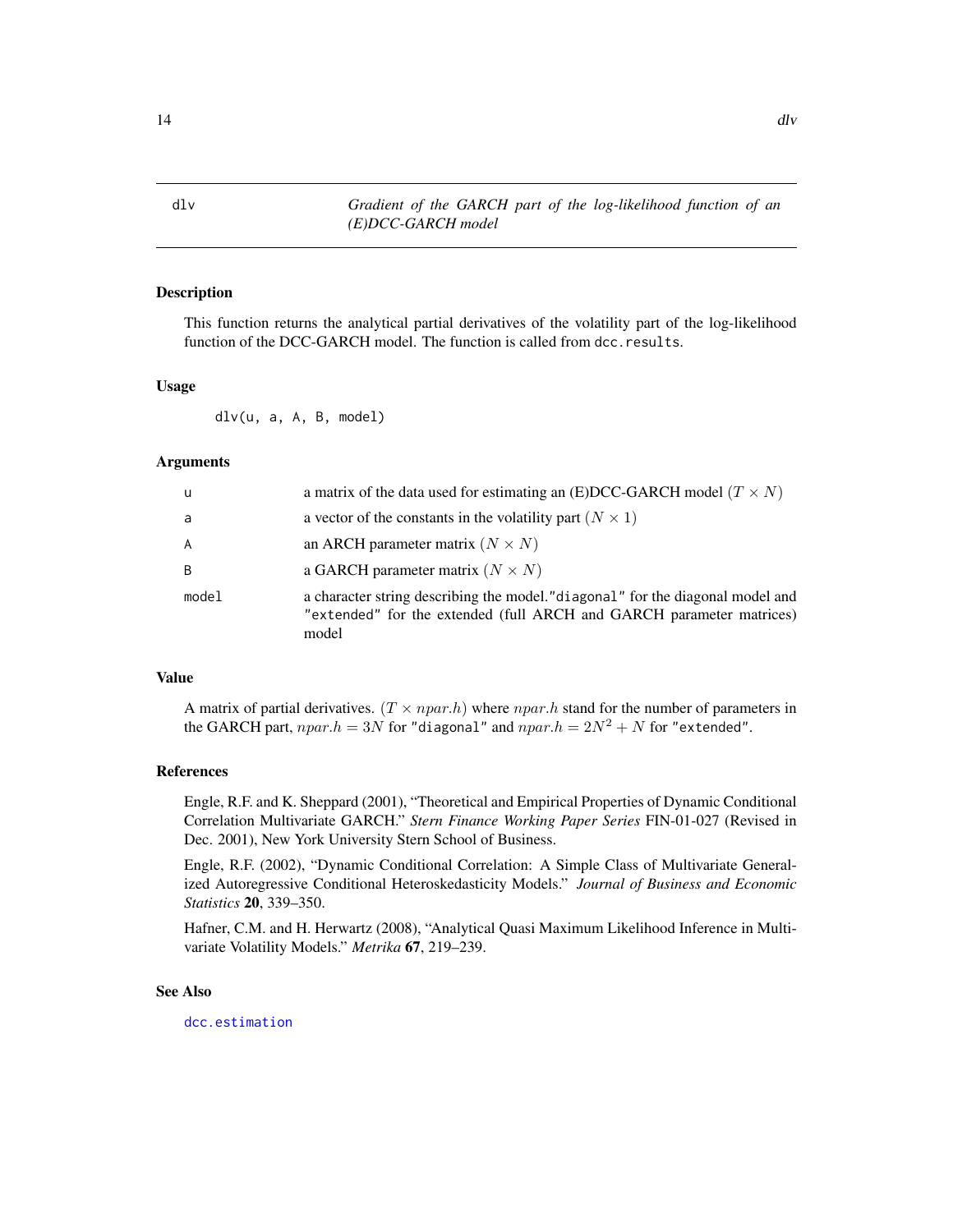<span id="page-14-0"></span>

This function returns the gradient of the volatility part of the log-likelihood function of the DCC.

#### Usage

```
dlv.est(par, dvar, model)
```
#### **Arguments**

| par   | a vector of the parameters in the vector GARCH equation                                                                                                         |
|-------|-----------------------------------------------------------------------------------------------------------------------------------------------------------------|
| dvar  | a matrix of the data used for estimating an (E)DCC-GARCH model ( $T \times N$ )                                                                                 |
| model | a character string describing the model. "diagonal" for the diagonal model<br>and "extended" for the extended (full ARCH and GARCH parameter matrices)<br>model |

#### Value

A vector of the gradient.  $(3N \times 1)$  for "diagonal" and  $(2N^2 + N \times 1)$  for "extended".

#### Note

The function can be called from optim in dcc. estimation1. For obtaining the gradient for all  $t$ , use [dlv](#page-13-1) instead.

#### References

Engle, R.F. and K. Sheppard (2001), "Theoretical and Empirical Properties of Dynamic Conditional Correlation Multivariate GARCH." *Stern Finance Working Paper Series* FIN-01-027 (Revised in Dec. 2001), New York University Stern School of Business.

Engle, R.F. (2002), "Dynamic Conditional Correlation: A Simple Class of Multivariate Generalized Autoregressive Conditional Heteroskedasticity Models." *Journal of Business and Economic Statistics* 20, 339–350.

Hafner, C.M. and H. Herwartz (2008), "Analytical Quasi Maximum Likelihood Inference in Multivariate Volatility Models." *Metrika* 67, 219–239.

# See Also

[dcc.estimation1](#page-6-1), [dlv](#page-13-1)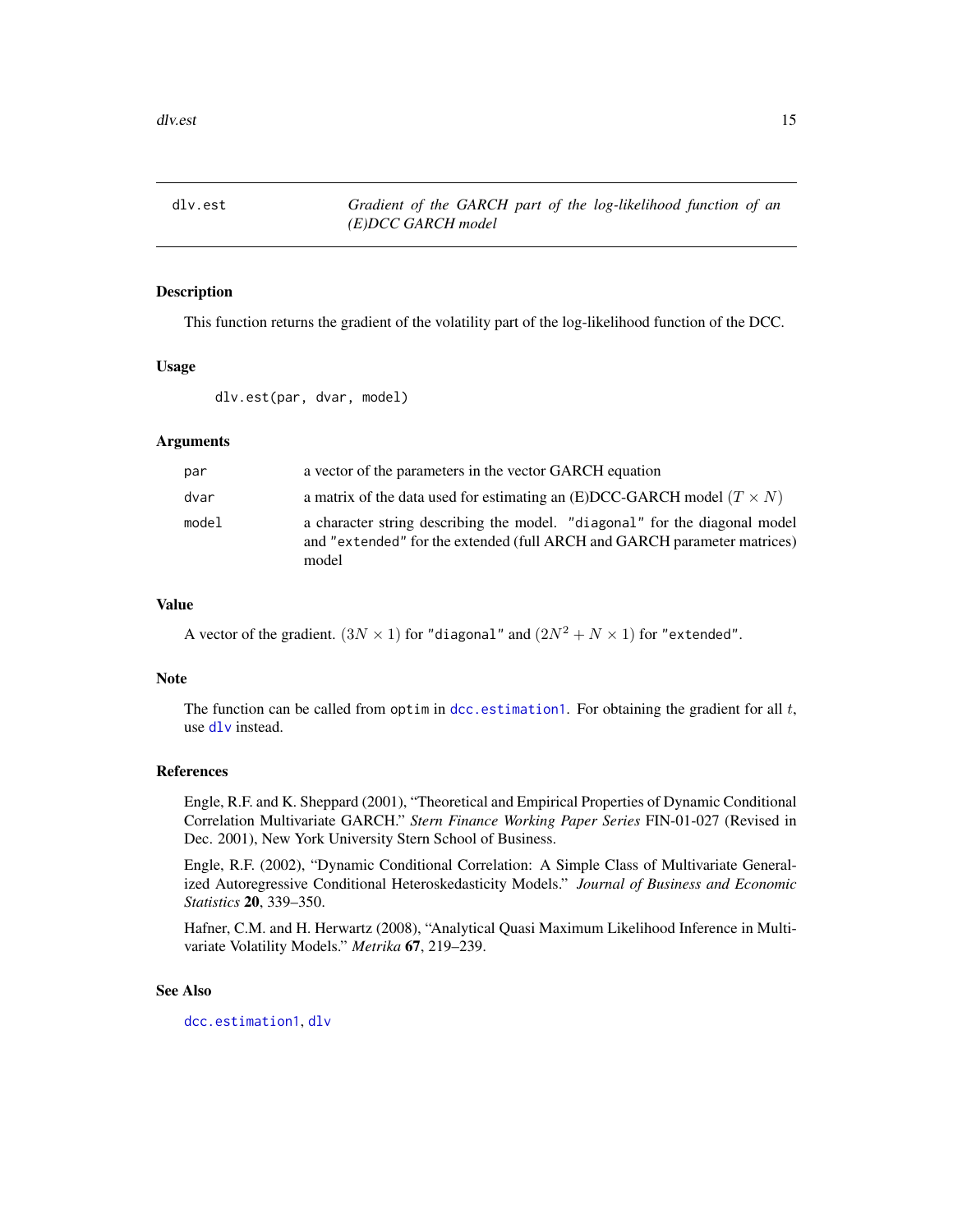<span id="page-15-0"></span>

This function estimates an (E)CCC-GARCH(1,1) model and returns estimates, estimated volatility and various diagnostic statistics.

#### Usage

eccc.estimation(a, A, B, R, dvar, model, method="BFGS")

#### Arguments

| a,             | initial values for constants ( $N \times 1$ )                                                                                                                   |
|----------------|-----------------------------------------------------------------------------------------------------------------------------------------------------------------|
| $\overline{A}$ | initial values for an ARCH parameter matrix ( $N \times N$ )                                                                                                    |
| B              | initial values for a GARCH parameter matrix ( $N \times N$ )                                                                                                    |
| R              | initial values a constant conditional correlation matrix ( $N \times N$ )                                                                                       |
| dvar           | a matrix of data used for (E)CCC-GARCH estimation ( $T \times N$ )                                                                                              |
| model          | a character string describing the model. "diagonal" for the diagonal model<br>and "extended" for the extended (full ARCH and GARCH parameter matrices)<br>model |
| method         | a character string specifying the optimisation method in optim. There are three<br>choices, namely, Nelder-Mead, BFGS (default) and CG.                         |

# Value

A list with components:

| out       | a $(4 \times npar)$ matrix. The estimates are contained in the first row. The remaining<br>rows report standard errors based on three different methods of estimating the<br>asymptotic covariance matrix |
|-----------|-----------------------------------------------------------------------------------------------------------------------------------------------------------------------------------------------------------|
| h         | the estimated conditional variances $(T \times N)$                                                                                                                                                        |
| std.resid | a matrix of the standardised residuals $(T \times N)$ . See Note.                                                                                                                                         |
| opt       | the detailed results of the optimisation                                                                                                                                                                  |
| para.mat  | vectorised parameter estimates                                                                                                                                                                            |

# Note

The standardised residuals are calculated through dividing the original series by the estimated conditional standard deviations. See, for instance, p.303 of Bollerslev (1990) for details.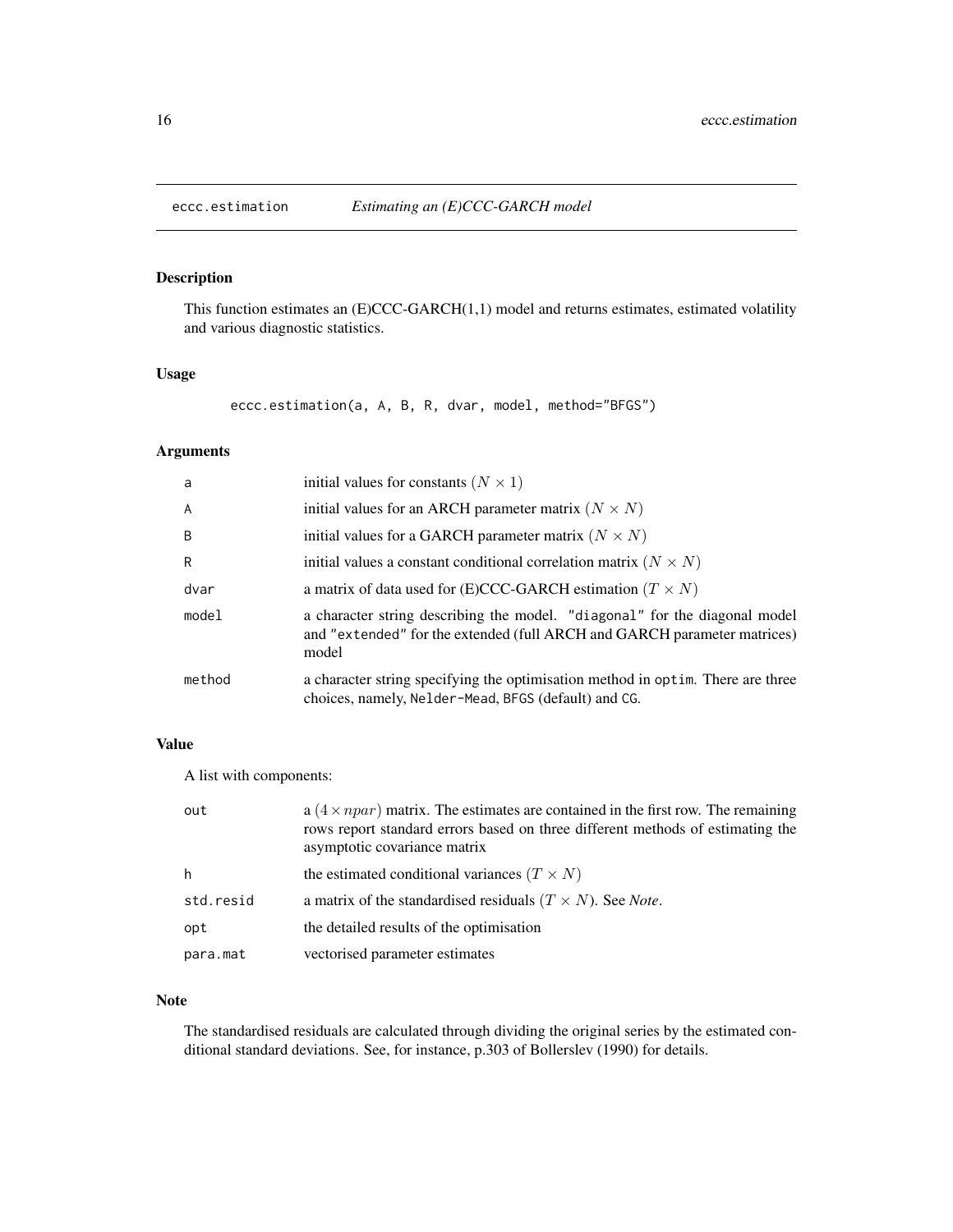#### <span id="page-16-0"></span>eccc.sim and the contract of the contract of the contract of the contract of the contract of the contract of the contract of the contract of the contract of the contract of the contract of the contract of the contract of t

#### References

Bollerslev, T. (1990), "Modelling the Coherence in Short-run Nominal Exchange Rates: A Multivariate Generalized ARCH Model", *Review of Economics and Statistics*, 20, 498–505.

Nakatani, T. and T. Ter\"asvirta (2009), "Testing for Volatility Interactions in the Constant Conditional Correlation GARCH Model", *Econometrics Journal*, 12, 147–163.

Nakatani, T. and T. Ter\"asvirta (2008), "Appendix to *Testing for Volatility Interactions in the Constant Conditional Correlation GARCH Model*" Department of Economic Statistics, Stockholm School of Economics, available at <http://swopec.hhs.se/hastef/abs/hastef0649.htm>.

<span id="page-16-1"></span>eccc.sim *Simulating an (E)CCC-GARCH(1,1) process*

#### Description

This function simulates data either from the original CCC-GARCH by Bollerslev (1990) or from the Extended CCC-GARCH that has non-zero off-diagonal entries in the parameter matrices in the GARCH equation. The innovations (the standardised residuals) can be either a normal or student's \$t\$ distribution.

The dimension  $(N)$  is determined by the number of elements in the a vector.

#### Usage

eccc.sim(nobs, a, A, B, R, d.f=Inf, cut=1000, model)

#### Arguments

| nobs  | a number of observations to be simulated $(T)$                                                                                                                             |
|-------|----------------------------------------------------------------------------------------------------------------------------------------------------------------------------|
| a     | a vector of constants in the GARCH equation ( $N \times 1$ )                                                                                                               |
| A     | an ARCH parameter matrix in the GARCH equation. A can be a diagonal ma-<br>trix for the original CCC-GARCH model or a full matrix for the extended model<br>$(N \times N)$ |
| B     | a GARCH parameter matrix in the GARCH equation. B can be a diagonal<br>matrix for the original CCC-GARCH model or a full matrix for the extended<br>model $(N \times N)$   |
| R     | a constant conditional correlation matrix ( $N \times N$ )                                                                                                                 |
| d.f   | the degrees of freedom parameter for the <i>t</i> -distribution                                                                                                            |
| cut   | the number of observations to be thrown away for removing initial effects of<br>simulation                                                                                 |
| model | a character string describing the model. "diagonal" for the diagonal model<br>and "extended" for the extended (full ARCH and GARCH parameter matrices)<br>model            |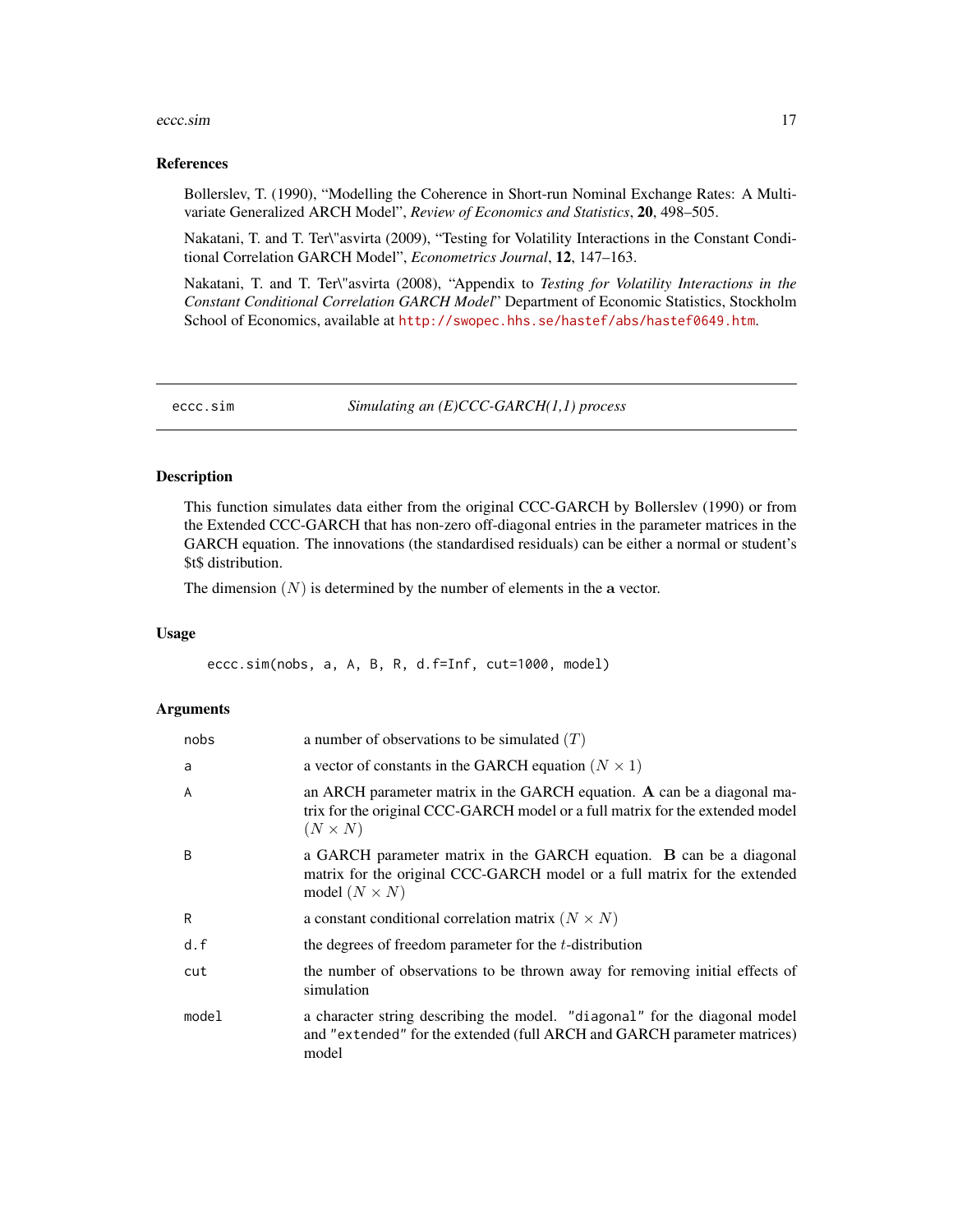#### <span id="page-17-0"></span>Value

A list with components:

|     | a matrix of the simulated conditional variances $(T \times N)$                   |
|-----|----------------------------------------------------------------------------------|
| eps | a matrix of the simulated time series with (E)CCC-GARCH process ( $T \times N$ ) |

#### Note

When d.  $f=Inf$ , the innovations (the standardised residuals) follow the standard normal distribution. Otherwise, they follow a student's *t*-distribution with d. f degrees of freedom equal.

When model="diagonal", only the diagonal entries in  $A$  and  $B$  are used. If the ARCH and GARCH matrices do not satisfy the stationarity condition, the simulation is terminated.

# References

Bollerslev, T. (1990), "Modeling the Coherence in Short-Run Nominal Exchange Rates: A Multivariate Generalized ARCH Approach", *Review of Economics and Statistics*, 72, 498–505.

Nakatani, T. and T. Ter\"asvirta (2009), "Testing for Volatility Interactions in the Constant Conditional Correlation GARCH Model", *Econometrics Journal*, 12, 147–163.

Nakatani, T. and T. Ter\"asvirta (2008), "Appendix to *Testing for Volatility Interactions in the Constant Conditional Correlation GARCH Model*" Department of Economic Statistics, Stockholm School of Economics, available at <http://swopec.hhs.se/hastef/abs/hastef0649.htm>.

#### See Also

[dcc.sim](#page-10-1), [stcc.sim](#page-30-1)

```
# Simulating data from the original CCC-GARCH(1,1) process
nobs <- 1000; cut <- 1000; nu <- 10
a <- c(0.003, 0.005, 0.001)
A \leftarrow diag(c(0.2, 0.3, 0.15))B <- diag(c(0.79, 0.6, 0.8))
R <- matrix(c(1.0, 0.4, 0.3, 0.4, 1.0, 0.12, 0.3, 0.12, 1.0),3,3)
## Not run:
ccc.data <- eccc.sim(nobs,a, A, B, R, model="diagonal")
ccc.data.t <- eccc.sim(nobs,a, A, B, R, d.f=nu, model="diagonal")
## End(Not run)
```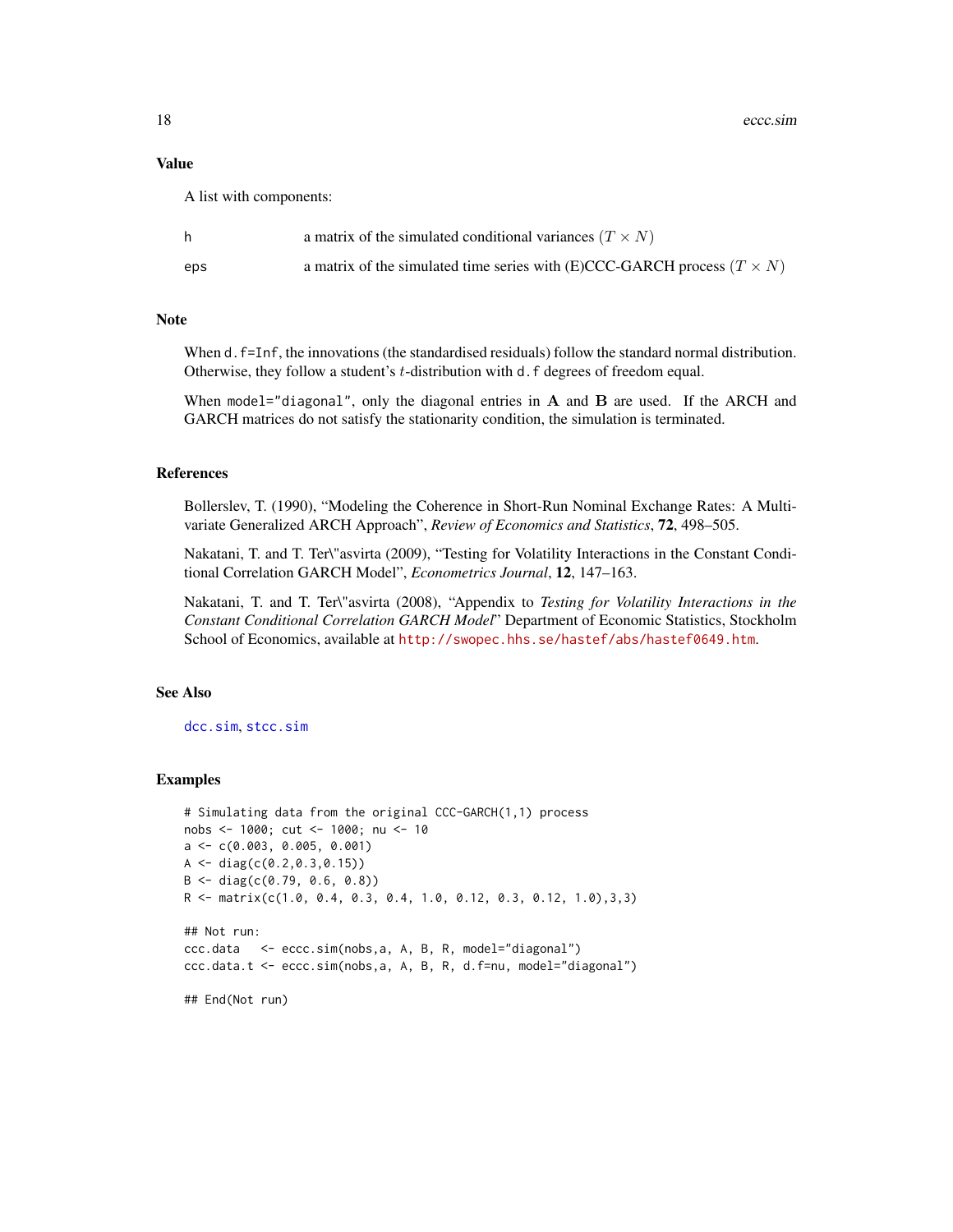<span id="page-18-1"></span><span id="page-18-0"></span>

This function computes the fourth-order moment condition for the vector GARCH equation in the (E)CCC-GARCH models.

#### Usage

fourth(A, B, R)

# Arguments

| A | an ARCH parameter matrix $(N \times N)$                    |
|---|------------------------------------------------------------|
| B | a GARCH parameter matrix ( $N \times N$ )                  |
| R | a constant conditional correlation matrix ( $N \times N$ ) |

#### Value

a scalar. If strictly less than unity, the condition is satisfied.

# References

He, C. and T. Ter\"asvirta (2004): "An Extended Constant Conditional Correlation GARCH model and its Fourth-moment Structure", *Econometric Theory*, 20, 904–926.

Nakatani, T. and T. Ter\"asvirta (2009), "Testing for Volatility Interactions in the Constant Conditional Correlation GARCH Model", *Econometrics Journal*, 12, 147–163.

Nakatani, T. and T. Ter\"asvirta (2008), "Appendix to *Testing for Volatility Interactions in the Constant Conditional Correlation GARCH Model*" Department of Economic Statistics, Stockholm School of Economics, available at <http://swopec.hhs.se/hastef/abs/hastef0649.htm>.

# See Also

[stationarity](#page-29-1)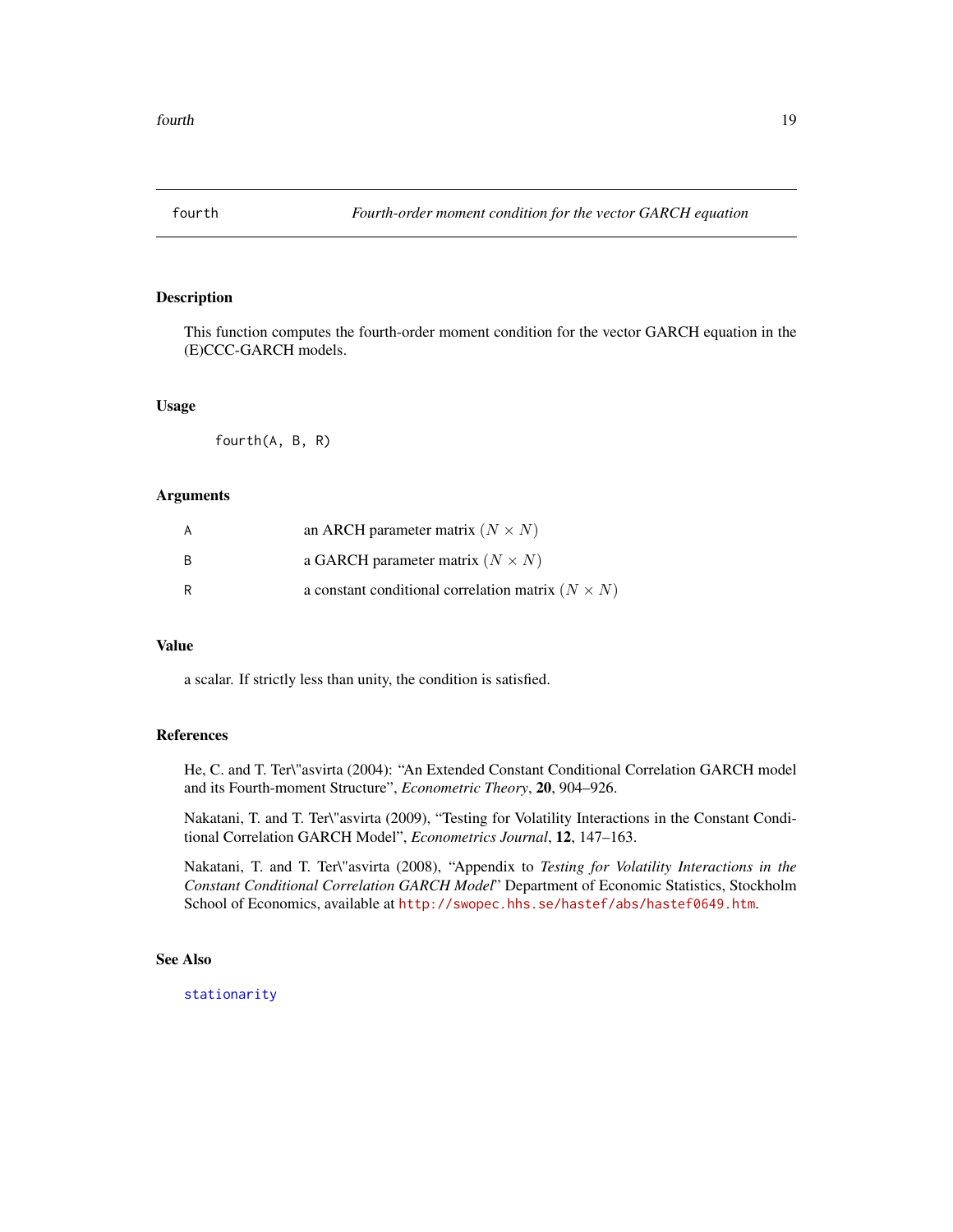<span id="page-19-0"></span>

This function computes numerical gradient of the full log-likelihood function of the (E)DCC-GARCH(1,1) model with respect to its parameters.

#### Usage

```
grad.dcc.full(a, A, B, dcc.para, dvar, d=1e-5, model)
```
#### Arguments

| a            | a constant vector in the vector GARCH equation ( $N \times 1$ )                                                                                                 |  |
|--------------|-----------------------------------------------------------------------------------------------------------------------------------------------------------------|--|
| $\mathsf{A}$ | an ARCH parameter matrix in the vector GARCH equation ( $N \times N$ )                                                                                          |  |
| <sub>B</sub> | a GARCH parameter matrix in the vector GARCH equation ( $N \times N$ )                                                                                          |  |
| dcc.para     | a vector of the DCC parameters $(2 \times 1)$                                                                                                                   |  |
| dvar         | a matrix of the data used for estimating the (E)DCC-GARCH model ( $T \times N$ )                                                                                |  |
| d            | a step size for computing numerical gradient                                                                                                                    |  |
| model        | a character string describing the model. "diagonal" for the diagonal model<br>and "extended" for the extended (full ARCH and GARCH parameter matrices)<br>model |  |

# Value

a matrix of partial derivatives  $(T \times npar)$ 

#### Note

this function is currently not in use.

grad.dcc2 *Numerical gradient of the DCC part of the log-likelihood function*

# Description

This function computes numerical gradient of the second stage log-likelihood function of the DCC-GARCH model w.r.t. its parameters.

#### Usage

grad.dcc2(param, dvar, d=1e-5)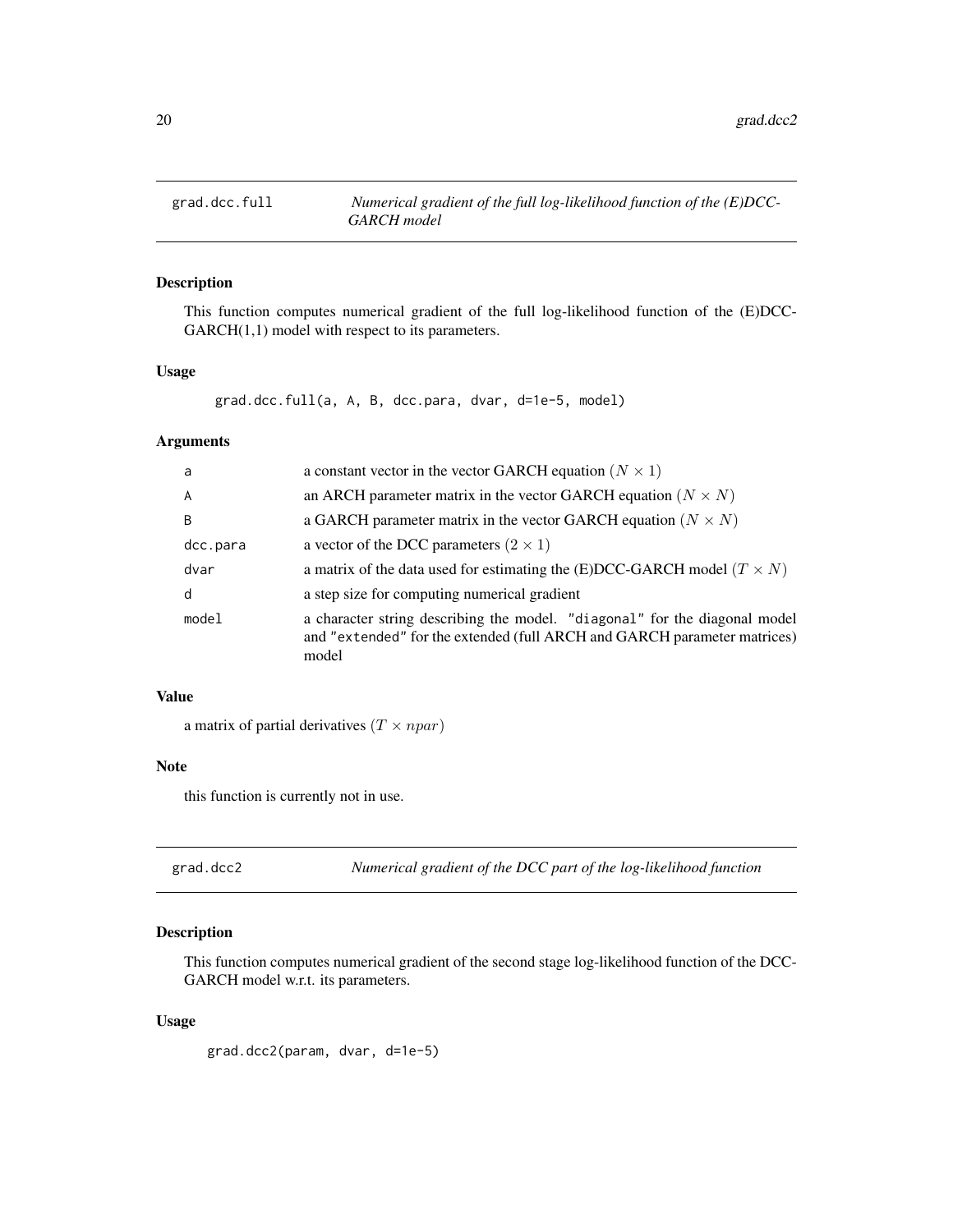#### <span id="page-20-0"></span>hh.test 21

## Arguments

| param | a vector of DCC parameters $(2 \times 1)$             |
|-------|-------------------------------------------------------|
| dvar  | a matrix of the standardised residuals $(T \times N)$ |
| d     | a step size for computing numerical gradient          |

#### Value

```
a vector of partial derivatives (2 \times 1)
```
# Note

The function is used only from [dcc.estimation2](#page-8-1) when the switch variable gradient!=0. dlc\$dlc in [dlc](#page-11-1) contains the analytical gradient of the second stage log-likelihood function.

# See Also

[dlc](#page-11-1), [dcc.estimation](#page-5-1)

<span id="page-20-1"></span>hh.test *Carrying out the test of Hafner and Herwartz*

# Description

This function computes the test statistic and the associated p-value of the test for causality in conditiona variance in the CC-GARCH models.

# Usage

hh.test(dvar)

#### Arguments

dvar  $(T \times N)$ 

# Value

A vector containing the test statistic and the associated p-value

# References

Hafner, C.M. and H. Herwartz (2006), "A Lagrange Multiplier Test for Causality in Variance." *Economics Letters* 93, 137–141.

# See Also

[nt.test](#page-26-1)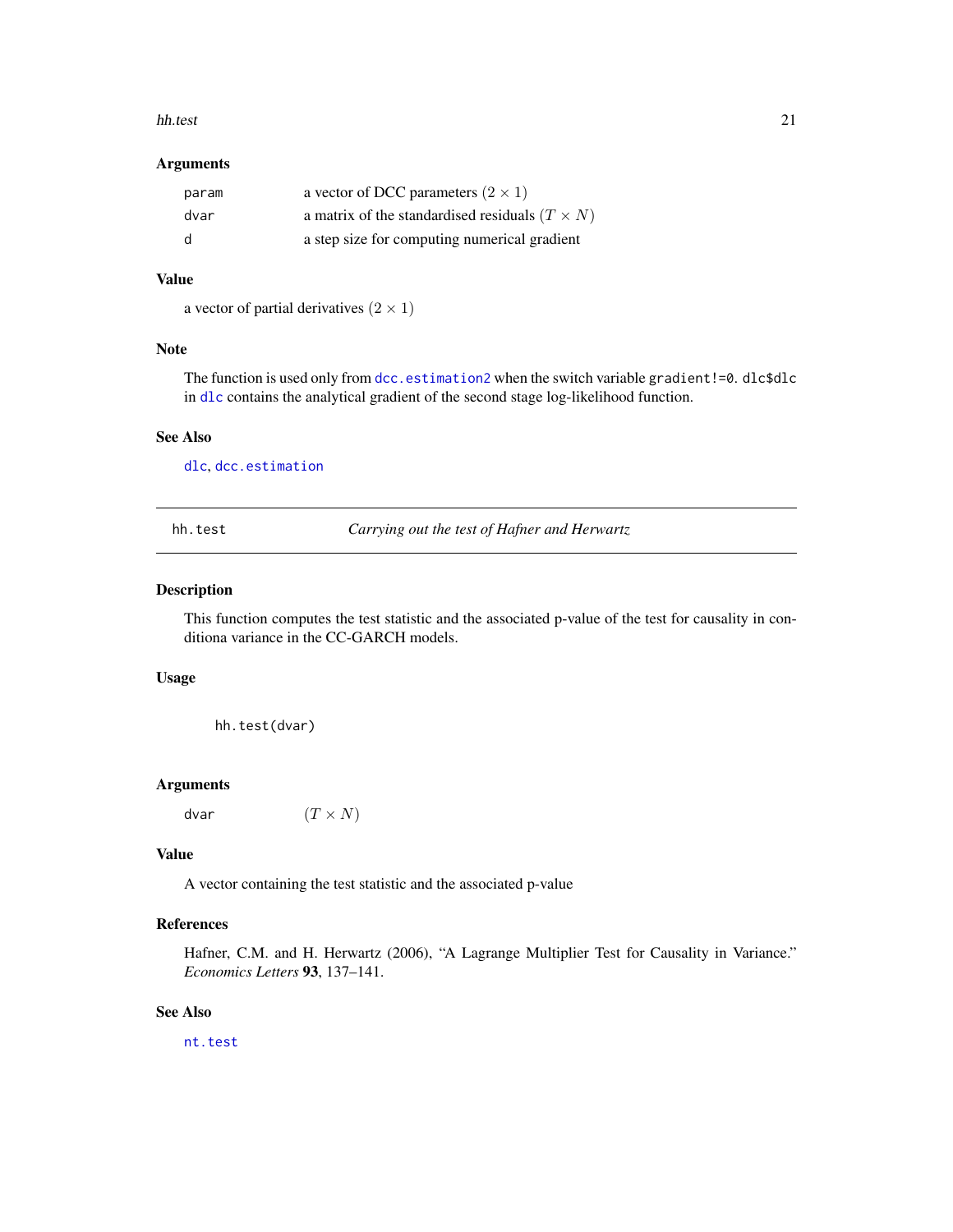<span id="page-21-1"></span><span id="page-21-0"></span>

This function performs the Lomnicki-Jarque-Bera Test of normality and returns test statistics and associated p-values.

#### Usage

jb.test(x)

# Arguments

x a vector or matrix of variables to be tested

# Value

Vector of test statistics and p-value

#### References

Jarque, C.M. and A.K. Bera (1987), "A Test for Normality of Observations and Regression Residuals", *International Statistical Review*, 55, 163–172.

Lomnicki, Z.A. (1961), "Tests for Departure from Normality in the Case of Linear Stochastic Processes", *Metrika*, 4, 37–62.

# See Also

[rob.sk](#page-29-2), [rob.kr](#page-28-1), [ljung.box.test](#page-22-1)

```
# for a vector
x <- rnorm(1000)
jb.test(x)
# for a matrix
X <- matrix(rnorm(10000), 5000,2)
jb.test(X)
```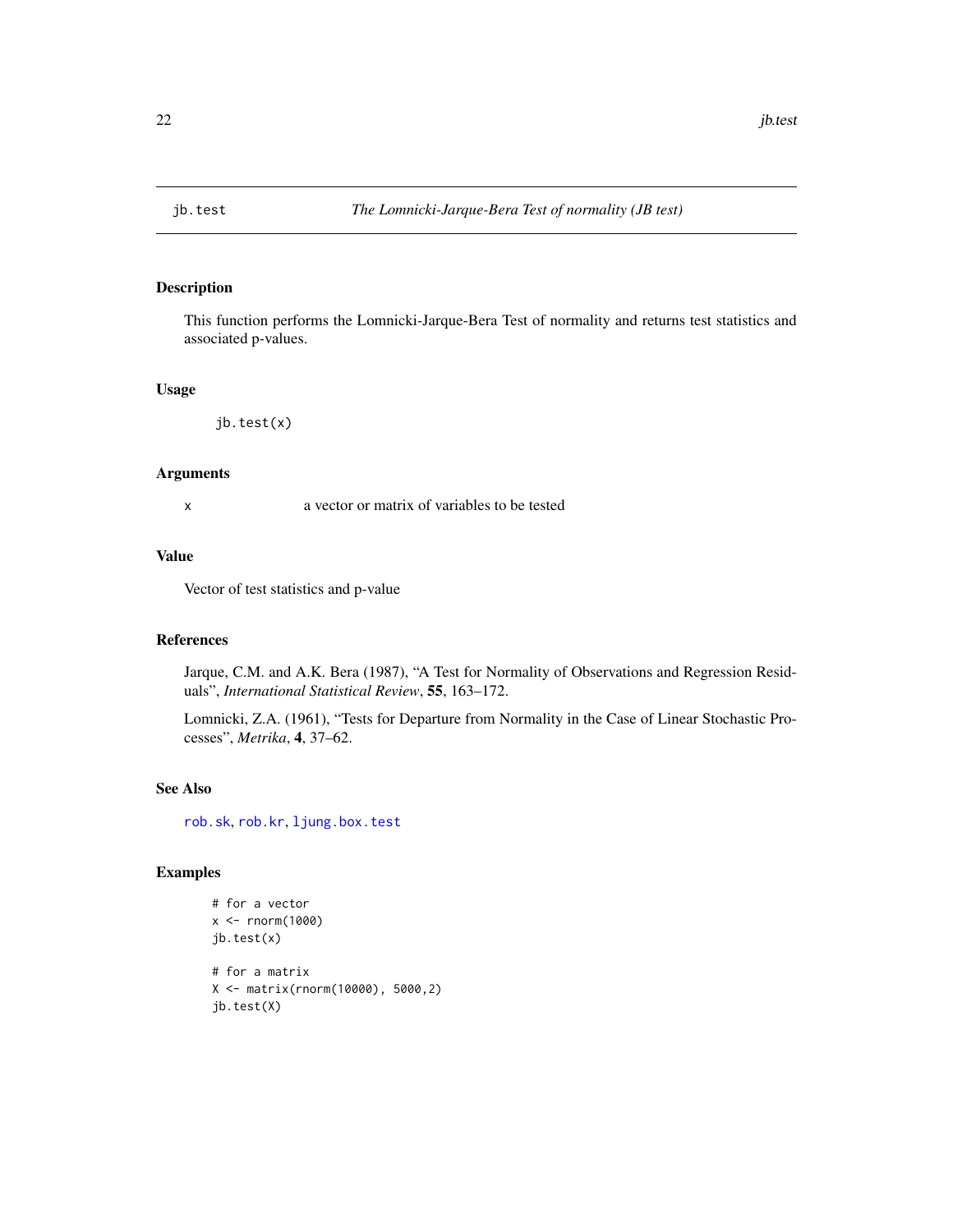<span id="page-22-1"></span><span id="page-22-0"></span>ljung.box.test *The Ljung-Box Test statistic*

#### Description

This function performs the Ljung-Box Test for a univariate time series.

# Usage

ljung.box.test(x)

#### Arguments

x a vector of variables to be tested

# Value

LB test statistics and associated p-values for lags 5, 10,..., 50.

#### Note

Argument x must be a vector. When x is squared residuals, the test is equivalent to the McLeord and Li (1983) test.

#### References

Ljung, G.M. and G.E.P. Box (1978): "On a Measure of Lack of Fit in Time-Series Models", *Biometrika*, 65, 297–303.

McLeod, A.I., and W.K. Li (1983): "Diagnostic checking ARMA time series models using squaredresidual autocorrelations", *Journal of Time Series Analysis*, 4, 269–273.

#### See Also

[rob.sk](#page-29-2), [rob.kr](#page-28-1), [jb.test](#page-21-1)

| $x \le$ rnorm(1000)     |                                                  |
|-------------------------|--------------------------------------------------|
| $l$ jung.box.test $(x)$ | # returns the LB Test statistic                  |
| $1$ jung.box.test(x^2)  | # returns the McLeord-Li Test for no-ARCH effect |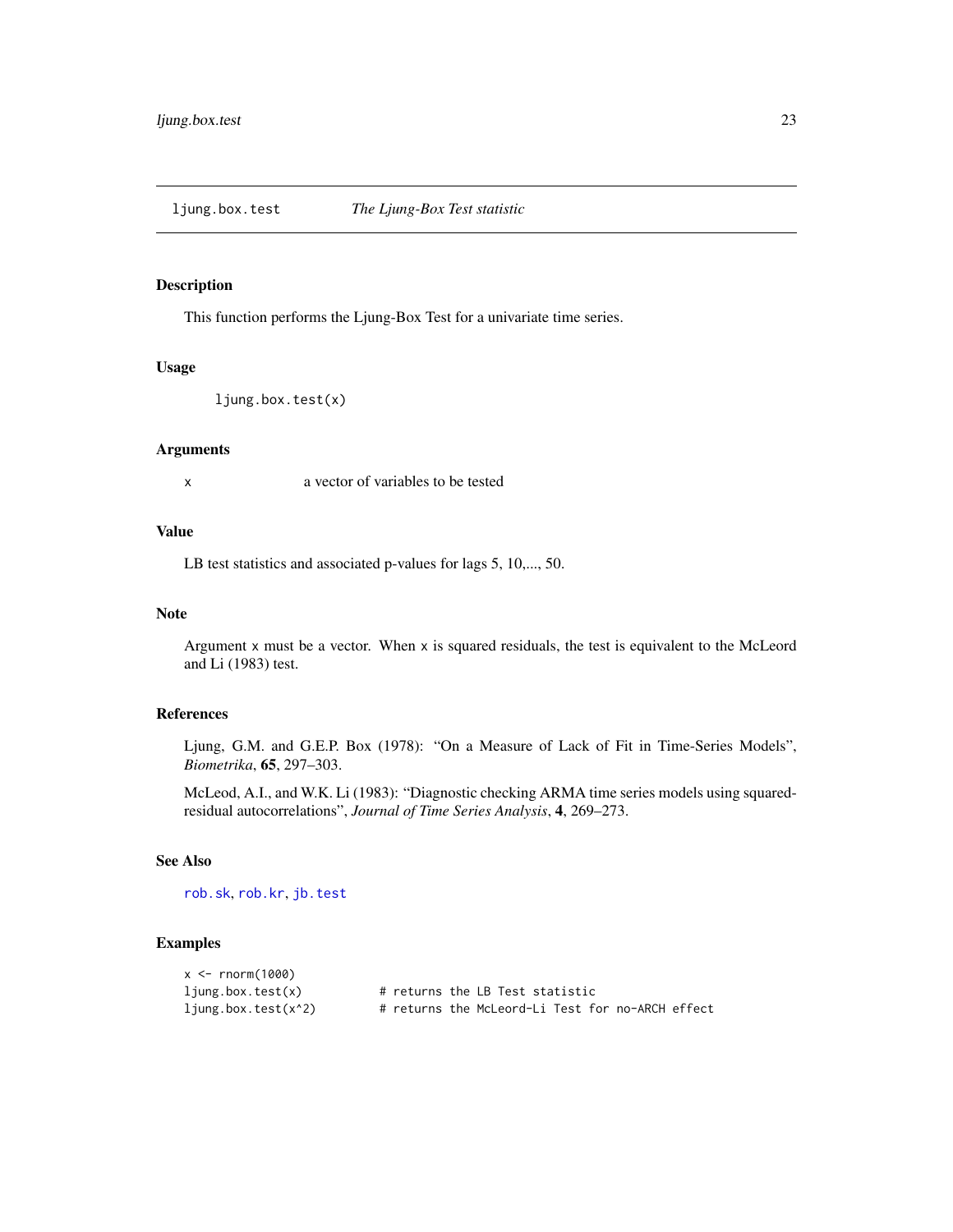<span id="page-23-0"></span>

This function returns a log-likelihood of the (E)DCC-GARCH model.

#### Usage

```
loglik.dcc(param, dvar, model)
```
#### Arguments

| param | a vector of all the parameters in the (E)DCC-GARCH model                                                                                                        |
|-------|-----------------------------------------------------------------------------------------------------------------------------------------------------------------|
| dvar  | a matrix of the data used for estimating the (E)DCC-GARCH model $(T \times N)$                                                                                  |
| model | a character string describing the model. "diagonal" for the diagonal model<br>and "extended" for the extended (full ARCH and GARCH parameter matrices)<br>model |

# Value

the negative of the full log-likelihood of the (E)DCC-GARCH model

# Note

param must be made by stacking all the parameter matrices.

# References

Robert F. Engle and Kevin Sheppard (2001), "Theoretical and Empirical Properties of Dynamic Conditional Correlation Multivariate GARCH." *Stern Finance Working Paper Series* FIN-01-027 (Revised in Dec. 2001), New York University Stern School of Business.

Robert F. Engle (2002), "Dynamic Conditional Correlation: A Simple Class of Multivariate Generalised Autoregressive Conditional Heteroskedasticity Models." *Journal of Business and Economic Statistics* 20, 339–350.

```
## Not run:
# Simulating data from the original DCC-GARCH(1,1) process
 nobs <- 1000; cut <- 1000
 a \leftarrow c(0.003, 0.005, 0.001)A <- diag(c(0.2,0.3,0.15))
 B \leftarrow diag(c(0.75, 0.6, 0.8))uncR <- matrix(c(1.0, 0.4, 0.3, 0.4, 1.0, 0.12, 0.3, 0.12, 1.0),3,3)
 dcc.para <- c(0.01,0.98)
 dcc.data <- dcc.sim(nobs, a, A, B, uncR, dcc.para, model="diagonal")
```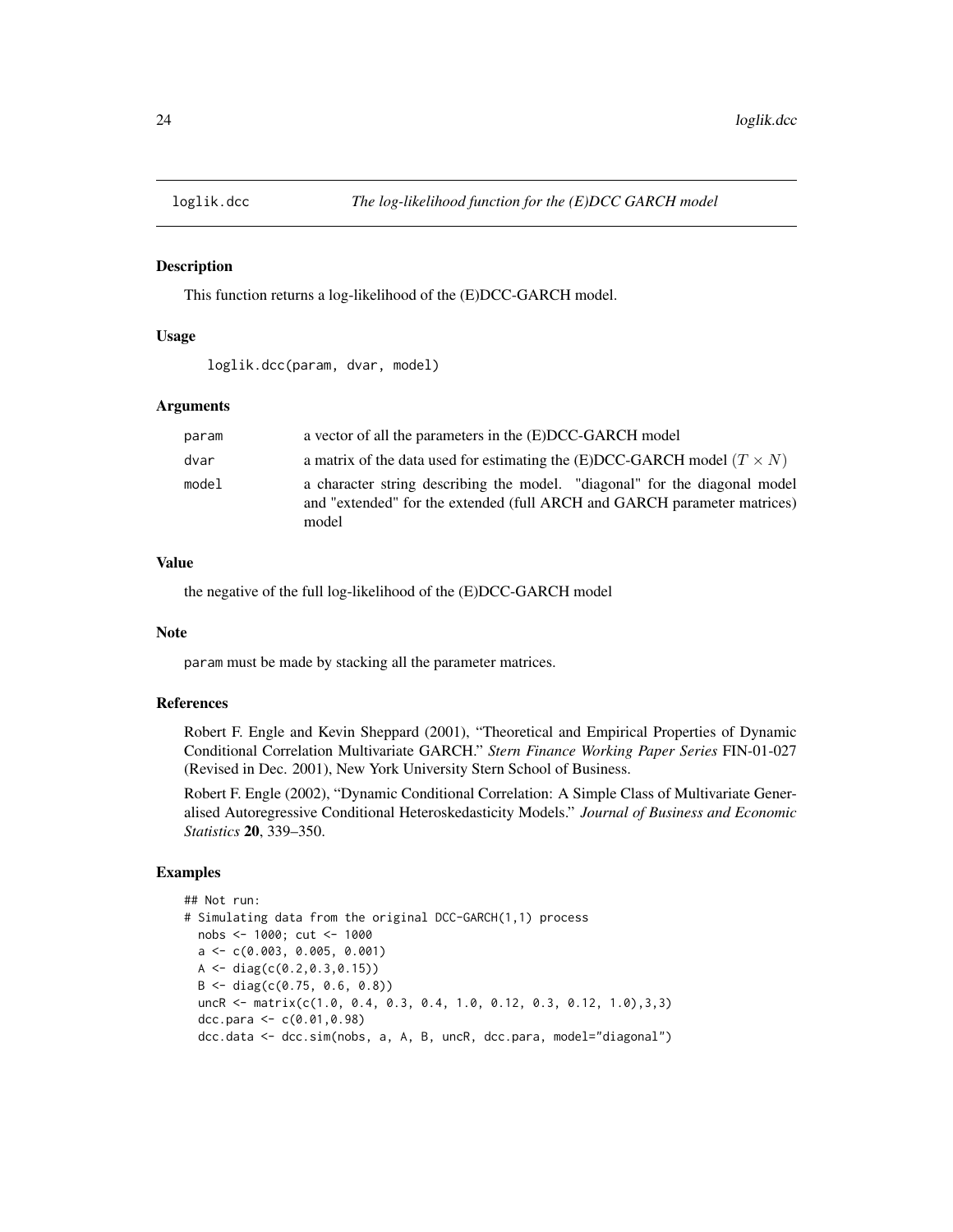#### <span id="page-24-0"></span>loglik.dcc1 25

```
# Estimating a DCC-GARCH(1,1) model
 dcc.results <- dcc.estimation(inia=a, iniA=A, iniB=B, ini.dcc=dcc.para,
   dvar=dcc.data$eps, model="diagonal")
# Parameter estimates and their robust standard errors
 dcc.results$out
# Computing the value of the log-likelihood at the estimates
 loglik.dcc(dcc.results$out[1,], dcc.data$eps, model="diagonal")
## End(Not run)
```
loglik.dcc1 *The 1st stage log-likelihood function for the (E)DCC GARCH*

#### Description

This function returns a log-likelihood of the (E)DCC-GARCH model in the first stage estimation.

# Usage

loglik.dcc1(param, dvar, model)

#### Arguments

| param | initial values for a vector of the parameters $(npar \times 1)$                                                                                                 |
|-------|-----------------------------------------------------------------------------------------------------------------------------------------------------------------|
| dvar  | a matrix of the data $(T \times N)$                                                                                                                             |
| model | a character string describing the model. "diagonal" for the diagonal model<br>and "extended" for the extended (full ARCH and GARCH parameter matrices)<br>model |

#### Value

the negative of the first stage log-likelihood

#### Note

The function is used in optim in [dcc.estimation1](#page-6-1).

# References

Engle, R.F. and K. Sheppard (2001), "Theoretical and Empirical Properties of Dynamic Conditional Correlation Multivariate GARCH." *Stern Finance Working Paper Series* FIN-01-027 (Revised in Dec. 2001), New York University Stern School of Business.

Engle, R.F. (2002), "Dynamic Conditional Correlation: A Simple Class of Multivariate Generalized Autoregressive Conditional Heteroskedasticity Models." *Journal of Business and Economic Statistics* 20, 339–350.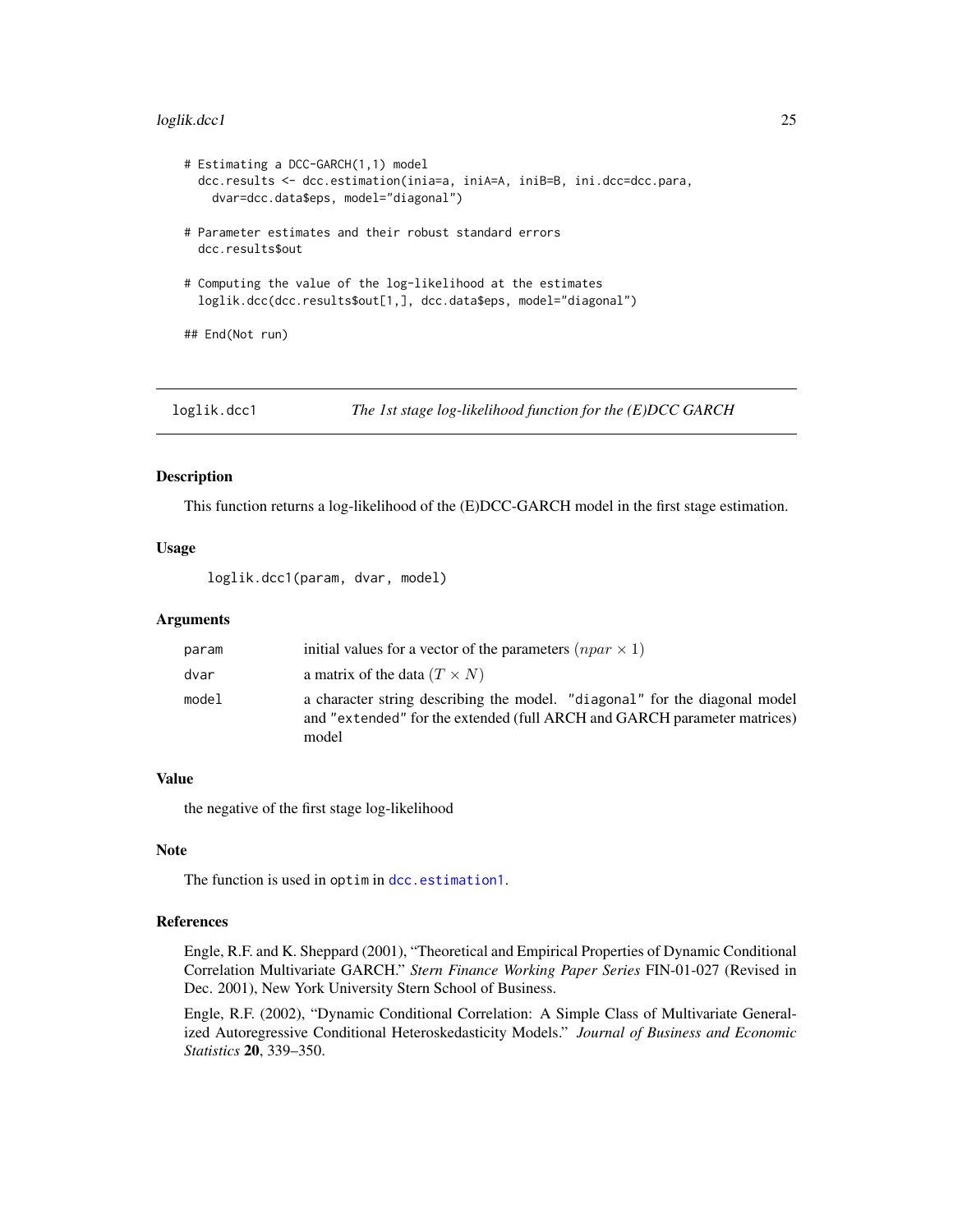# <span id="page-25-0"></span>See Also

[dcc.estimation](#page-5-1), [dcc.estimation1](#page-6-1)

loglik.dcc2 *The 2nd stage log-likelihood function for the (E)DCC GARCH*

#### Description

This function returns a log-likelihood of the (E)DCC-GARCH model in the 2nd step estimation.

#### Usage

loglik.dcc2(param, dvar)

#### **Arguments**

| param | initial values for the DCC parameters $(2 \times 1)$  |
|-------|-------------------------------------------------------|
| dvar  | a matrix of the standardised residuals $(T \times N)$ |

#### Value

the negative of the second stage log-likelihood

# Note

The function is used in constrOptim in [dcc.estimation2](#page-8-1).

# References

Engle, R.F. and K. Sheppard (2001), "Theoretical and Empirical Properties of Dynamic Conditional Correlation Multivariate GARCH." *Stern Finance Working Paper Series* FIN-01-027 (Revised in Dec. 2001), New York University Stern School of Business.

Engle, R.F. (2002), "Dynamic Conditional Correlation: A Simple Class of Multivariate GeneralizSed Autoregressive Conditional Heteroskedasticity Models." *Journal of Business and Economic Statistics* 20, 339–350.

#### See Also

[dcc.estimation](#page-5-1), [dcc.estimation2](#page-8-1)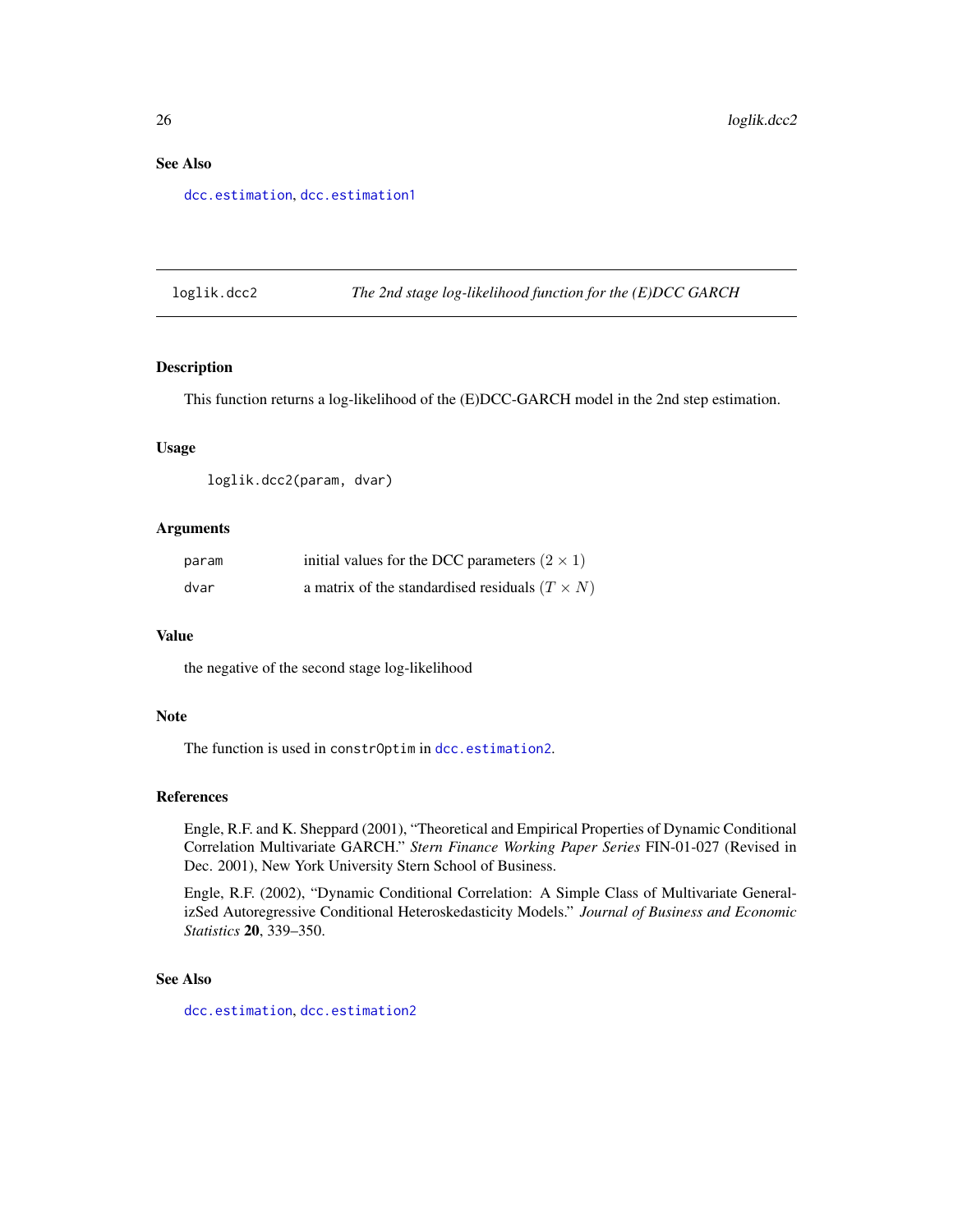<span id="page-26-0"></span>

This function computes a log-likelihood of the (E)CCC-GARCH(1,1) model.

#### Usage

loglik.eccc(param, dvar, model)

#### Arguments

| param | a vector of all the parameters in the (E)CCC-GARCH model                                                                                                        |
|-------|-----------------------------------------------------------------------------------------------------------------------------------------------------------------|
| dvar  | a matrix of the data used for estimating the (E)DCC-GARCH model ( $T \times N$ )                                                                                |
| model | a character string describing the model. "diagonal" for the diagonal model<br>and "extended" for the extended (full ARCH and GARCH parameter matrices)<br>model |

#### Value

the negative of the (E)CCC-GARCH log-likelihood

# References

Nakatani, T. and T. Ter\"asvirta (2009), "Testing for Volatility Interactions in the Constant Conditional Correlation GARCH Model", *Econometrics Journal*, 12, 147–163.

Nakatani, T. and T. Ter\"asvirta (2008), "Appendix to *Testing for Volatility Interactions in the Constant Conditional Correlation GARCH Model*" Department of Economic Statistics, Stockholm School of Economics, available at <http://swopec.hhs.se/hastef/abs/hastef0649.htm>.

<span id="page-26-1"></span>nt.test *Carrying out the test of Nakatani and Ter\"asvirta*

#### Description

This function computes the test statistic and the associated p-value of the test for causality in conditiona variance in the CC-GARCH models.

# Usage

nt.test(dvar)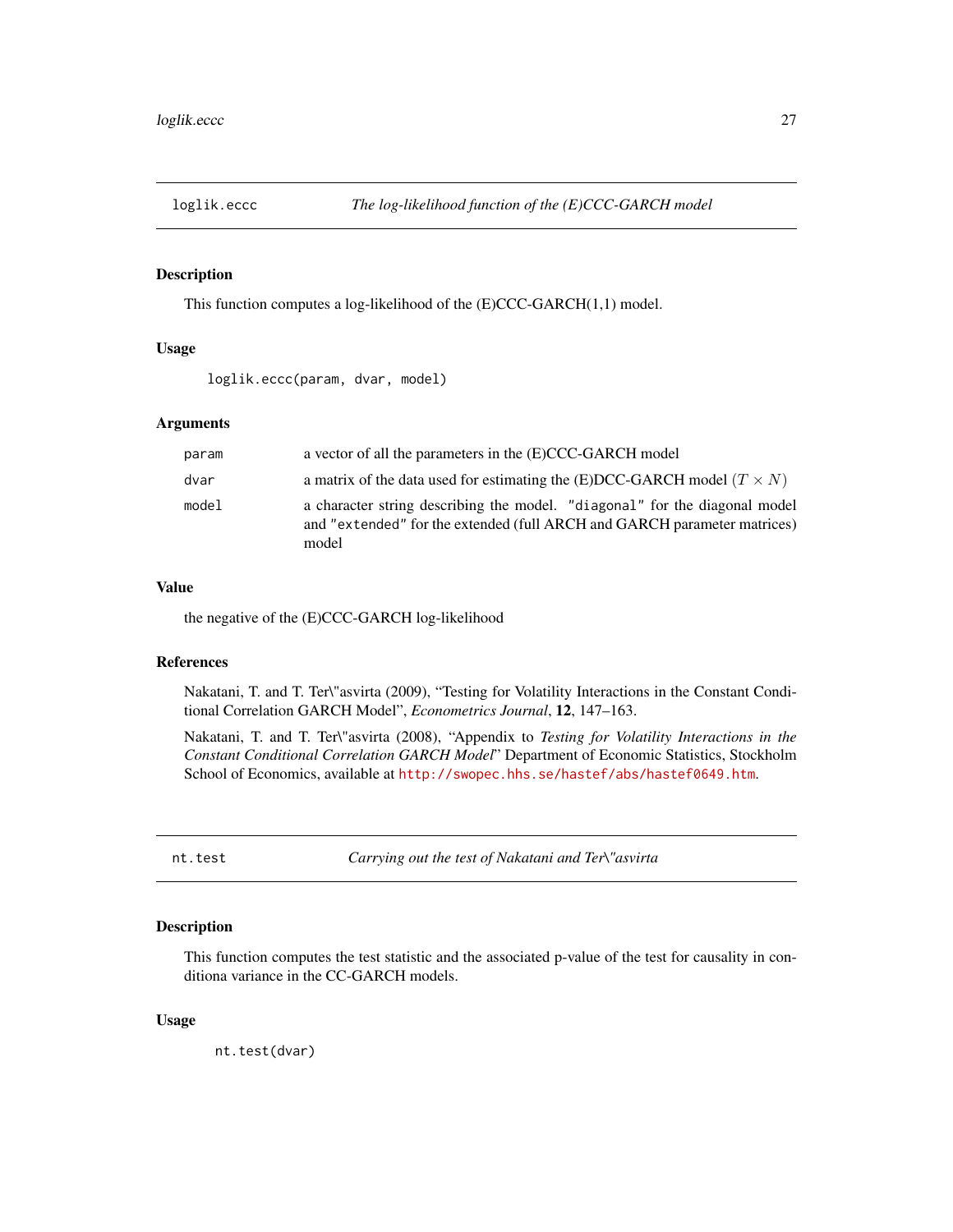#### Arguments

dvar  $(T \times N)$ 

# Value

A matrix containing the test statistics of the standard (non-robust) test and the robust version, and the associated p-values

#### References

Nakatani, T and T. Ter\"asvirta (2010), "An Alternative Test for Causality in Variance in the Conditional Correlation GARCH models." *mimeo*, Stockholm School of Economics.

#### See Also

[hh.test](#page-20-1)

p.mat *Re-arranging a vector into parameter matrices*

#### Description

A utility function that re-arranges a vector of parameters into parameter matrices in the CC-GARCH(1,1) model.

# Usage

p.mat(para, model, ndim)

# Arguments

| para  | a vector of parameters to be re-arranged into parameter matrices                                                                                                |
|-------|-----------------------------------------------------------------------------------------------------------------------------------------------------------------|
| model | a character string describing the model. "diagonal" for the diagonal model<br>and "extended" for the extended (full ARCH and GARCH parameter matrices)<br>model |
| ndim  | the number of dimension of the model                                                                                                                            |

#### Value

A list with components:

| a | a vector of constants in the vector GARCH equation |
|---|----------------------------------------------------|
| А | an ARCH parameter matrix                           |
| R | a GARCH parameter matrix                           |
| R | a constant conditional correlation matrix          |

<span id="page-27-0"></span>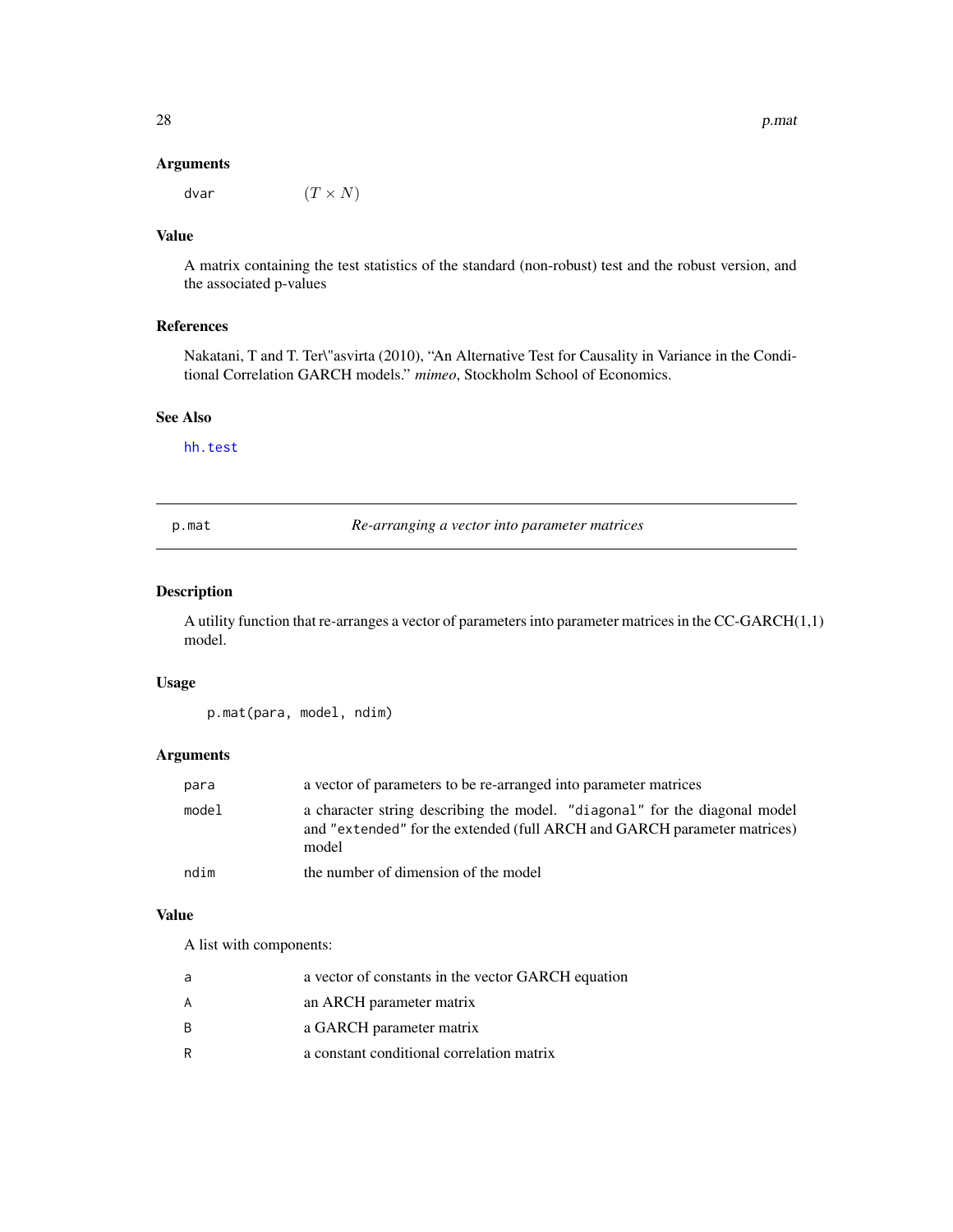#### <span id="page-28-0"></span>rob.kr 29

#### References

Nakatani, T. and T. Ter\"asvirta (2009), "Testing for Volatility Interactions in the Constant Conditional Correlation GARCH Model", *Econometrics Journal*, 12, 147–163.

Nakatani, T. and T. Ter\"asvirta (2008), "Appendix to *Testing for Volatility Interactions in the Constant Conditional Correlation GARCH Model*" Department of Economic Statistics, Stockholm School of Economics, available at <http://swopec.hhs.se/hastef/abs/hastef0649.htm>.

<span id="page-28-1"></span>rob.kr *Computing standard and robustified excess kurtosis*

# Description

This function computes standard and robustified excess kurtosis of a vector or matrix of variables.

#### Usage

rob.kr(x)

#### Arguments

x vector or matrix of variables

#### Value

Vector of excess kurtosis and robustified excess kurtosis

#### References

Kim, T-H. and H. White (2004), "On More Robust Estimation of Skewness and Kurtosis", *Finance Research Letters*, 1, 56–73.

# See Also

[rob.sk](#page-29-2), [ljung.box.test](#page-22-1), [jb.test](#page-21-1)

```
x <- matrix(rnorm(1000), 100, 10)
rob.kr(x)
```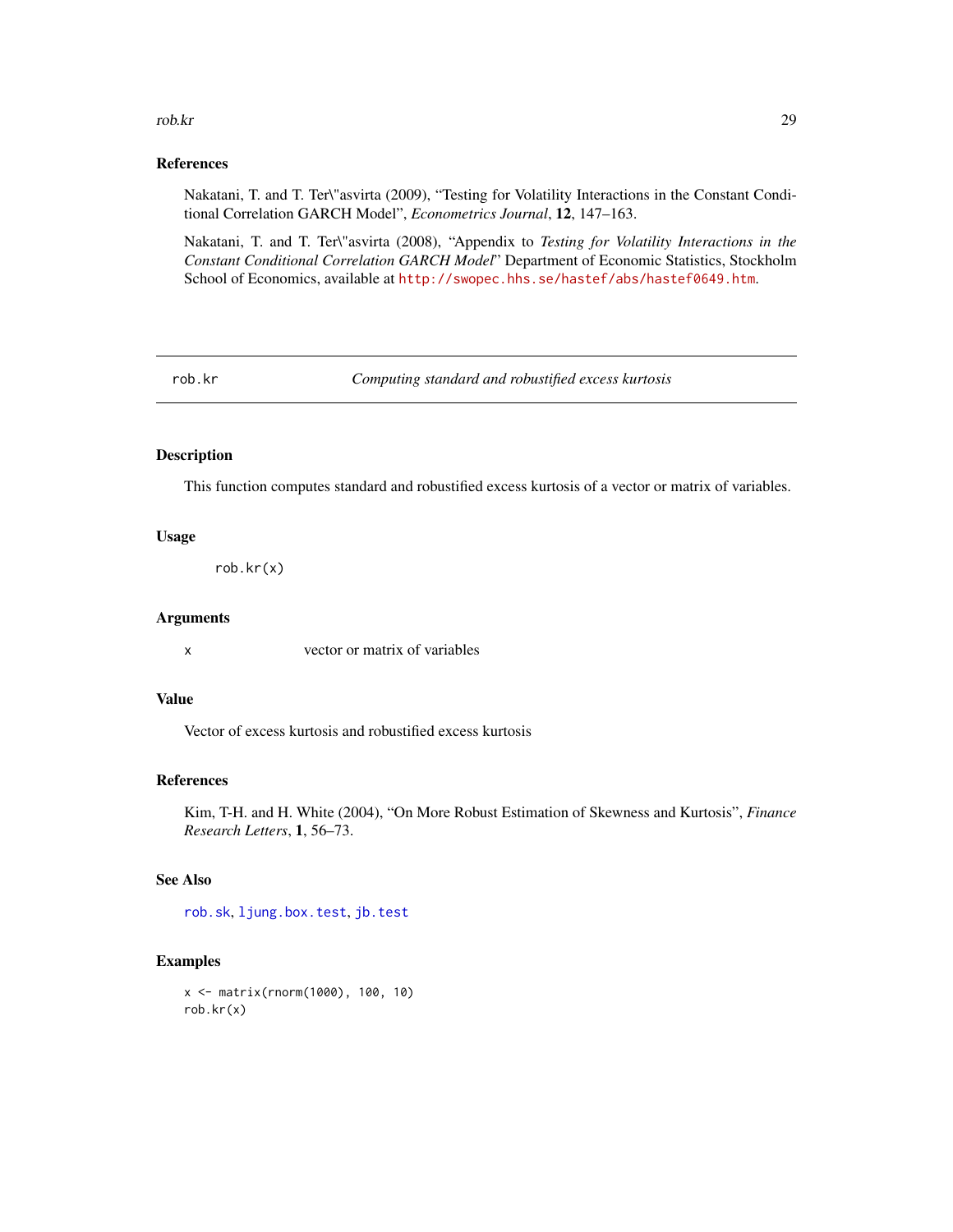<span id="page-29-2"></span><span id="page-29-0"></span>

This function computes standard and robustified skewness measures of a vector or matrix of variables.

# Usage

rob.sk(x)

# Arguments

x a vector or matrix of variables

# Value

Vector of skewness and robustified skewness

# References

Kim, T-H. and H. White (2004), "On More Robust Estimation of Skewness and Kurtosis", *Finance Research Letters*, 1, 56–73.

# See Also

[rob.kr](#page-28-1), [ljung.box.test](#page-22-1), [jb.test](#page-21-1)

#### Examples

```
x <- matrix(rnorm(1000), 100, 10)
rob.sk(x)
```
<span id="page-29-1"></span>stationarity *The stationarity condition in Extended CC-GARCH models*

# Description

A utility function that checks if the two parameter matrices in a vector GARCH model satisfy the stationarity condition.

# Usage

stationarity(A,B)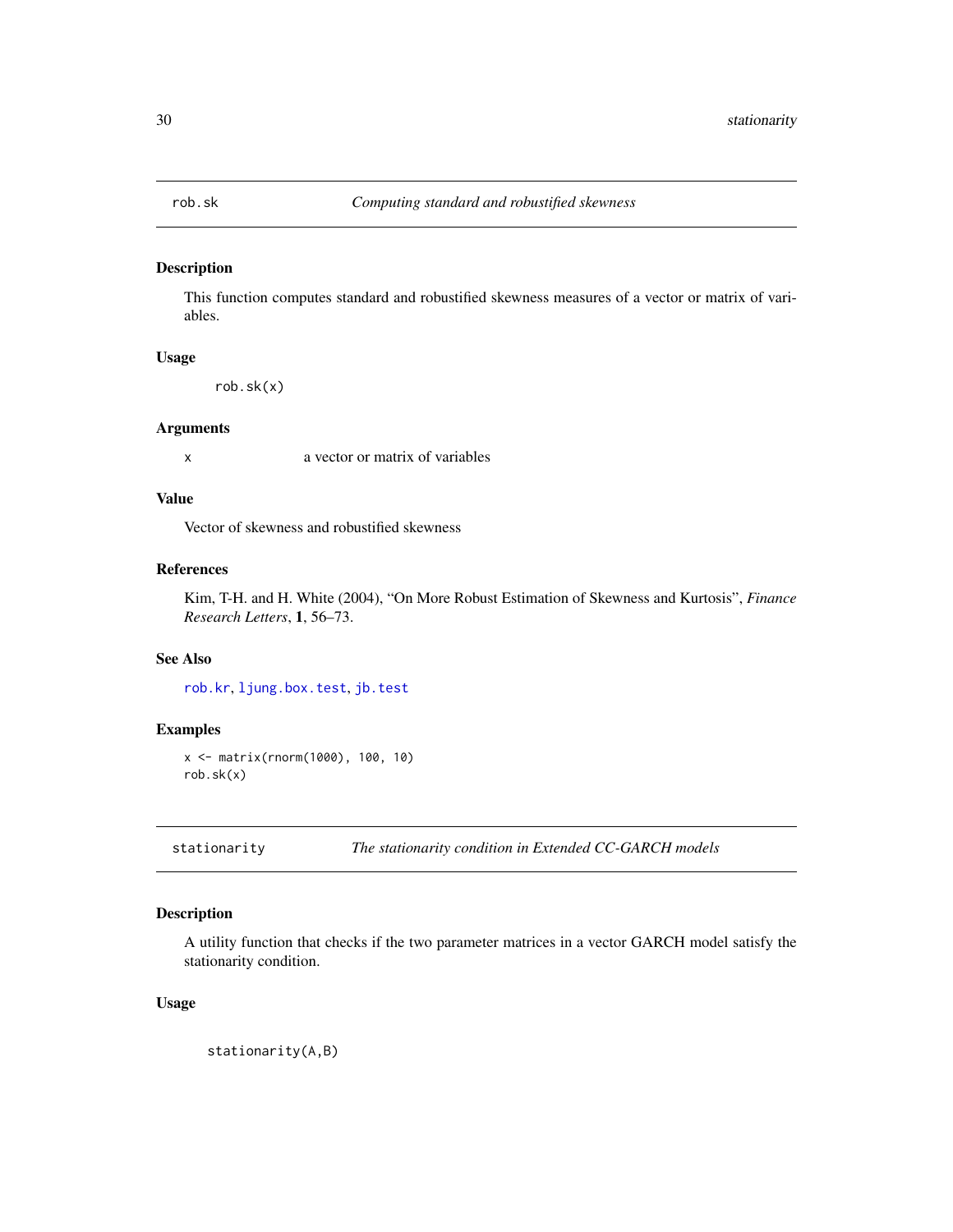#### <span id="page-30-0"></span>stcc.sim 31

#### **Arguments**

| A | an ARCH parameter matrix in the vector GARCH equation $(N \times N)$ |
|---|----------------------------------------------------------------------|
|   | a GARCH parameter matrix in the vector GARCH equation $(N \times N)$ |

# Value

a scalar. If strictly less than unity, the condition is satisfied.

# References

He, C. and T. Ter\"asvirta (2004): "An Extende Constant Conditional Correlation GARCH model and its Fourth-moment Structure", *Econometric Theory*, 20, 904–926.

Nakatani, T. and T. Ter\"asvirta (2009), "Testing for Volatility Interactions in the Constant Conditional Correlation GARCH Model", *Econometrics Journal*, 12, 147–163.

Nakatani, T. and T. Ter\"asvirta (2008), "Appendix to *Testing for Volatility Interactions in the Constant Conditional Correlation GARCH Model*" Department of Economic Statistics, Stockholm School of Economics, available at <http://swopec.hhs.se/hastef/abs/hastef0649.htm>.

#### See Also

[fourth](#page-18-1)

<span id="page-30-1"></span>stcc.sim *Simulating Data from an STCC-GARCH\$(1,1)\$ process*

#### Description

This function simulates data either from the original STCC-GARCH by Silvennoinen and Ter\"asvirta (2005) or from the Extended STCC-GARCH that has non-zero off-diagonal entries in the parameter matrices in the GARCH equation, with multivariate normal or student's  $t$  distribution.

The dimension  $(N)$  is determined by the number of elements in the a vector.

#### Usage

stcc.sim(nobs, a, A, B, R1, R2, tr.par, st.par, d.f=Inf, cut=1000, model)

#### Arguments

| nobs | a number of observations to be simulated $(T)$                        |
|------|-----------------------------------------------------------------------|
| a    | a vector of constants in the vector GARCH equation ( $N \times 1$ )   |
| A    | an ARCH parameter matrix in the vector GARCH equation. $(N \times N)$ |
| B.   | a GARCH parameter matrix in the vector GARCH equation. $(N \times N)$ |
| R1   | a conditional correlation matrix in regime $1 (N \times N)$           |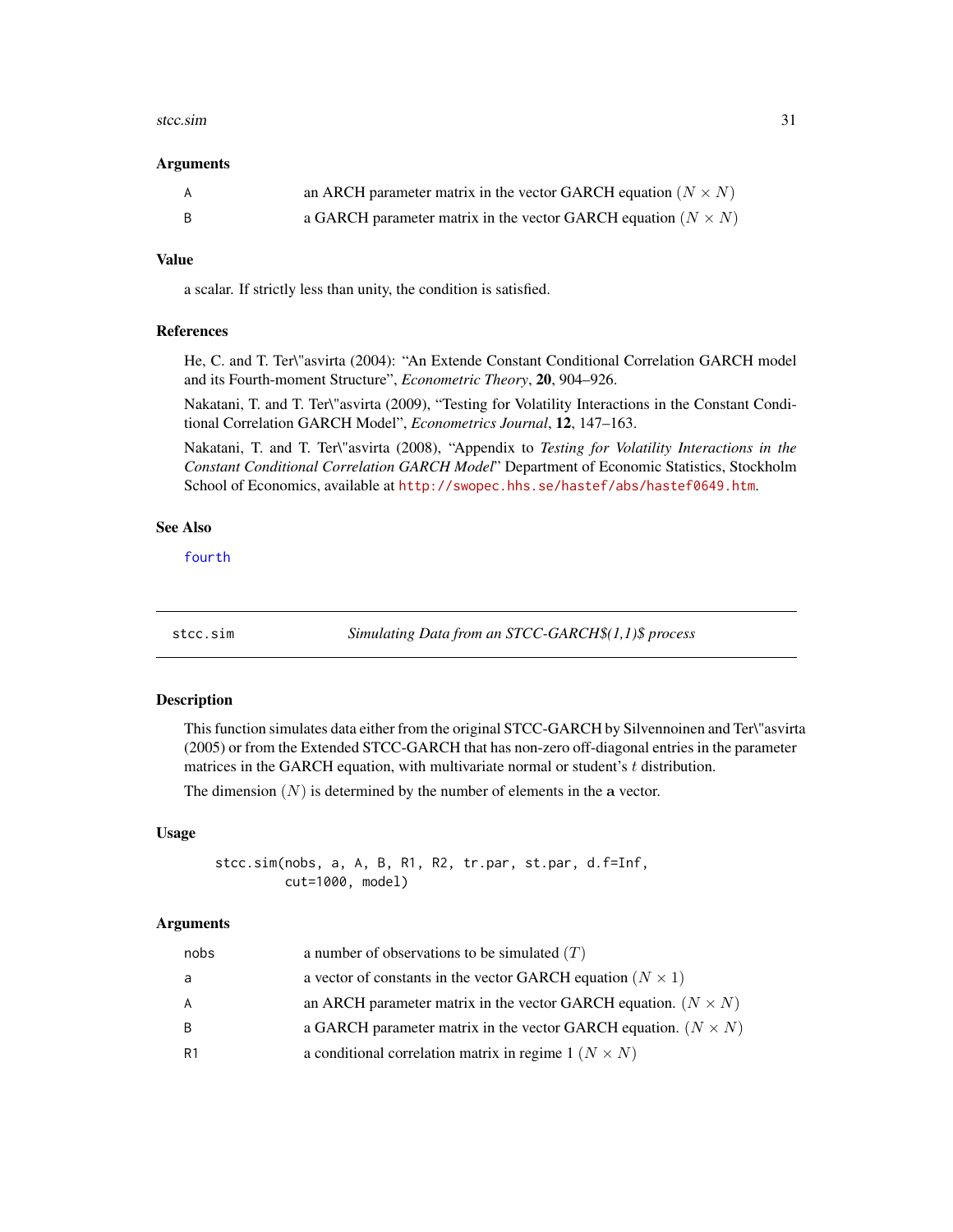<span id="page-31-0"></span>

| R <sub>2</sub> | a conditional correlation matrix in regime 2 ( $N \times N$ )                                                                                                   |
|----------------|-----------------------------------------------------------------------------------------------------------------------------------------------------------------|
| tr.par         | a vector of scale and location parameters in the transition function $(2 \times 1)$                                                                             |
| st.par         | a vector of parameters for the GARCH $(1,1)$ transition variable $(3 \times 1)$                                                                                 |
| d.f            | the degrees of freedom parameter for the t-distribution                                                                                                         |
| cut            | the number of observations to be thrown away for removing initial effects of<br>simulation                                                                      |
| model          | a character string describing the model. "diagonal" for the diagonal model<br>and "extended" for the extended (full ARCH and GARCH parameter matrices)<br>model |

#### Value

A list with components:

| h      | a matrix of conditional variances $(T \times N)$                        |
|--------|-------------------------------------------------------------------------|
| eps    | a matrix of time series with DCC-GARCH process $(T \times N)$           |
| tr.var | a vector of the transition variable                                     |
| st     | a vector of time series of the transition function                      |
| vecR   | a $(T \times N^2)$ matrix of Smooth Transition Conditional Correlations |

#### Note

When d. f=Inf, the innovations (the standardised residuals) follow the standard normal distribution. Otherwise, they follow a student's *t*-distribution with d. f degrees of freedom equal.

When model="diagonal", only the diagonal entries in  $A$  and  $B$  are used. If the ARCH and GARCH matrices do not satisfy the stationarity condition, the simulation is terminated.

#### References

Silvennoinen, A. and T. Ter\"asvirta (2005), "Multivariate Autoregressive Conditional Heteroskedasticity with Smooth Transitions in Conditional Correlations." *SSE/EFI Working Paper Series in Economics and Finance* No. 577, Stockholm School of Economics, available at [http://swopec.hhs.](http://swopec.hhs.se/hastef/abs/hastef0577.htm) [se/hastef/abs/hastef0577.htm](http://swopec.hhs.se/hastef/abs/hastef0577.htm).

# See Also

[dcc.sim](#page-10-1), [eccc.sim](#page-16-1)

```
# Simulating data from the original STCC-GARCH(1,1) process
nobs <- 1000; cut <- 1000
a <- c(0.003, 0.005, 0.001)
A \leftarrow diag(c(0.2, 0.3, 0.15))B <- diag(c(0.79, 0.6, 0.8))
# Conditional Correlation Matrix for regime 1
R1 <- matrix(c(1.0, 0.4, 0.3, 0.4, 1.0, 0.12, 0.3, 0.12, 1.0),3,3)
```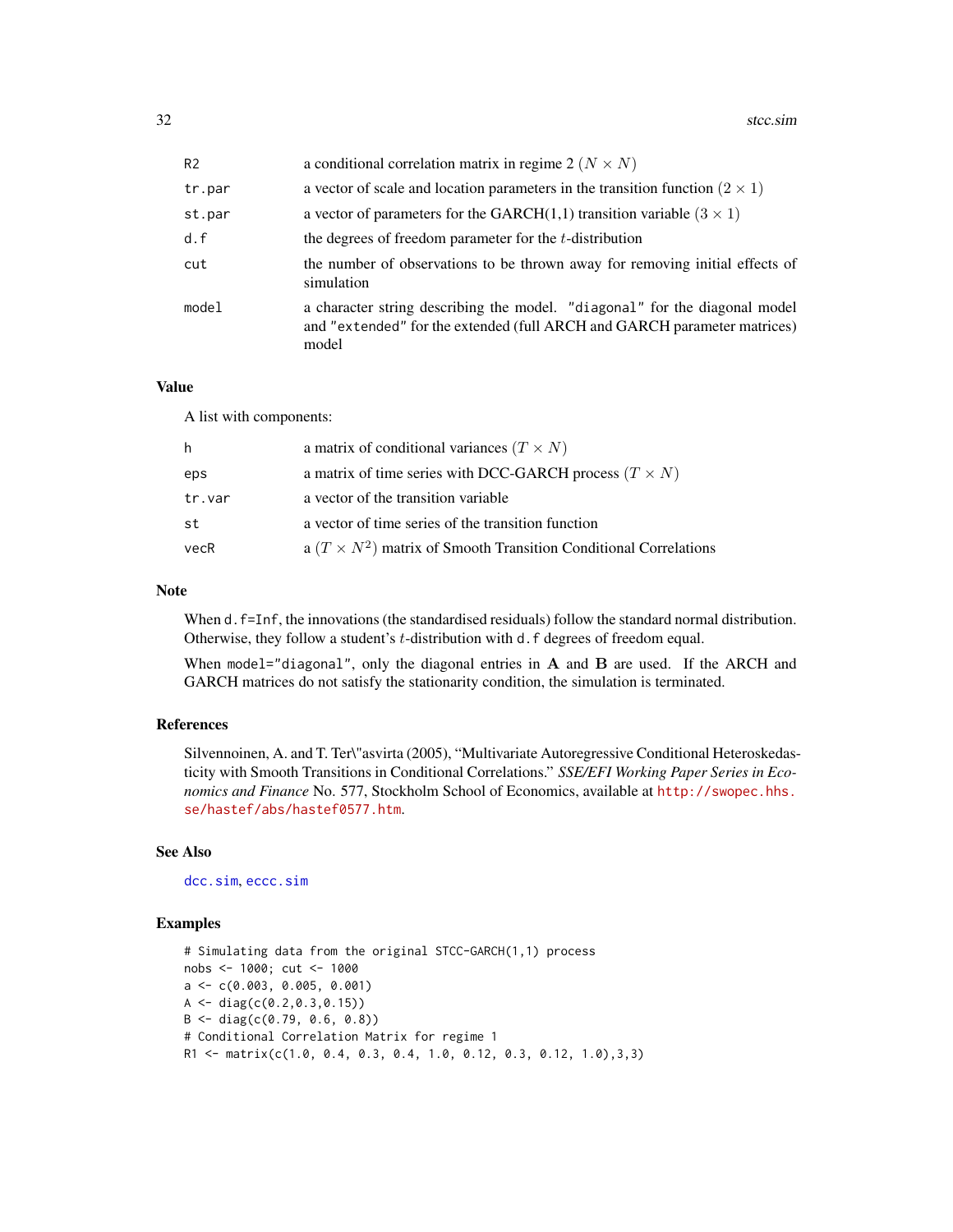#### <span id="page-32-0"></span>tr.func 33

```
# Conditional Correlation Matrix for regime 2
R2 \leq - matrix(c(1.0, 0.01, -0.3, 0.01, 1.0, 0.8, -0.3, 0.8, 1.0),3,3)
# a parameter vector for the scale and location parameters
# in the logistic function
tr.para \leq c(5,0)# a parameter vector for a GARCH(1,1) transition variable
st.para <- c(0.02,0.04, 0.95)
nu <- 15
## Not run:
stcc.data <- stcc.sim(nobs, a, A, B, R1, R2,
                      tr.par=tr.para, st.par=st.para, model="diagonal")
stcc.data.t. <- stcc.sim(nobs, a, A, B, R1, R2,
                      tr.par=tr.para, st.par=st.para, d.f=nu, model="diagonal")
## End(Not run)
```
tr.func *Logistic transition function*

#### Description

This function computes values from a Logistic transition function.

#### Usage

tr.func(tr.par, tr.var)

#### Arguments

| tr.par | a vector of parameters $(2 \times 1)$          |
|--------|------------------------------------------------|
| tr.var | a vector of transition variable $(T \times 1)$ |

# Value

```
a vector of transition function (T \times 1)
```
#### Note

this function is used in [stcc.sim](#page-30-1)

# References

Ter\"asvirta, T. (1994): "Specification, Estimation, and Evaluation of Smooth Transition Autoregressive Models", *Journal of the American Statistical Association*, 89, 208–218.

# See Also

[stcc.sim](#page-30-1)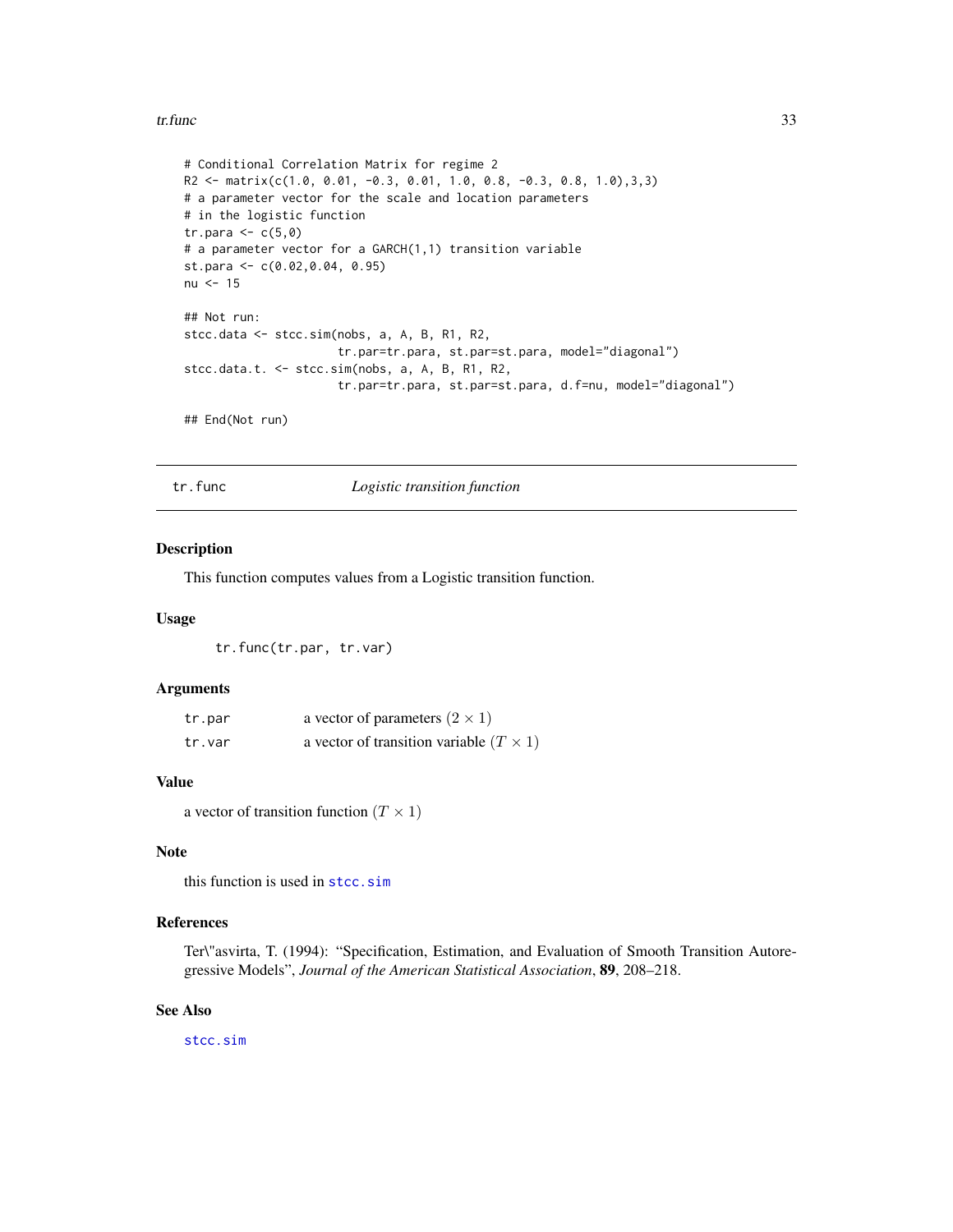<span id="page-33-2"></span><span id="page-33-0"></span>

This function returns an univariate GARCH(1,1) conditional variances.

#### Usage

uni.vola(a,u)

# Arguments

| a vector of parameters in the GARCH $(1,1)$ equation $(3 \times 1)$ |
|---------------------------------------------------------------------|
| a vector of the data $(T \times 1)$                                 |

# Value

a vector of GARCH(1,1) conditional variances ( $T \times 1$ )

# References

Bollerslev, T. (1986): "Generalized Autoregressive Conditional Heteroskedasticity", *Journal of Econometrics*, 31, 307–327.

#### See Also

[uni.vola.sim](#page-33-1)

### Examples

```
a \leq c(0.01, 0.04, 0.95) # a \leq c(a \text{ constant}, ARCH parameter, GARCH parameter)u <- rnorm(1000)
h <- uni.vola(a, u)
```
<span id="page-33-1"></span>

| uni.vola.sim | Simulating a series with univariate $GARCH(1,1)$ conditional vari- |
|--------------|--------------------------------------------------------------------|
|              | ances                                                              |

# Description

This function simulates an univariate time series with GARCH(1,1) conditional variances.

#### Usage

```
uni.vola.sim(a, nobs, d.f=Inf, cut=1000)
```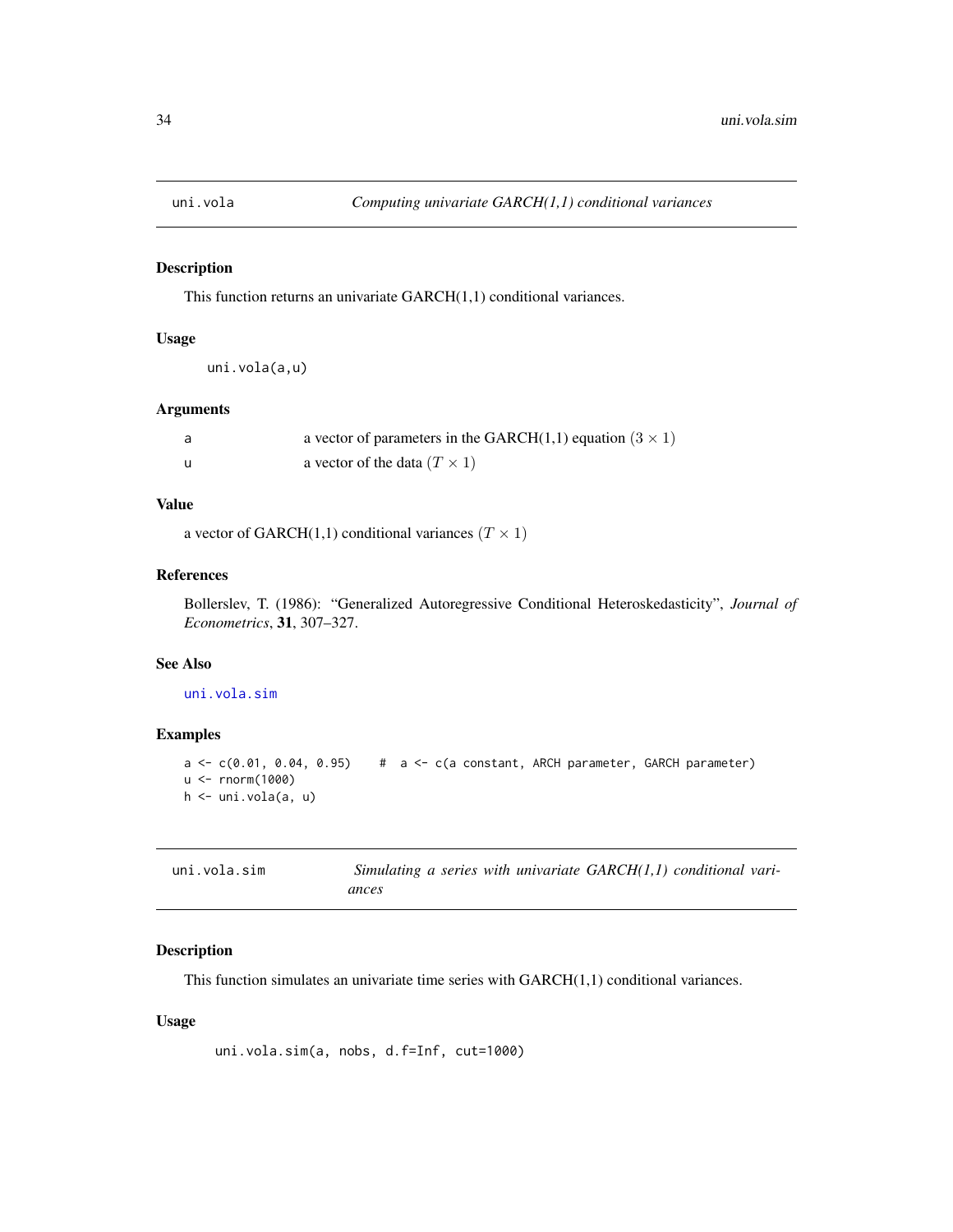#### <span id="page-34-0"></span>uni.vola.sim 35

#### Arguments

| a    | a vector of parameters $(3 \times 1)$                                  |
|------|------------------------------------------------------------------------|
| nobs | a number of observations simulated $(T)$                               |
| d.f  | degrees of freedom parameter for t-distribution                        |
| cut  | a number of observations to be removed to minimise the initial effects |

# Value

A list with components:

|     | GARCH $(1,1)$ conditional variances $(T \times 1)$                         |
|-----|----------------------------------------------------------------------------|
| eps | a series of error term with the conditional variances "h" ( $T \times 1$ ) |

# Note

When d. f=Inf, the innovations (the standardised residuals) follow the standard normal distribution. Otherwise, they follow a student's *t*-distribution with d.f degrees of freedom.

# References

Bollerslev, T. (1986), "Generalized Autoregressive Conditional Heteroskedasticity", *Journal of Econometrics*, 31, 307–327.

Fiorentini, G., G. Calzolari and L. Panattoni (1996), "Analytic Derivatives and the Computation of GARCH Estimates", *Journal of Applied Econometrics*, 11, 399–417.

# See Also

[uni.vola](#page-33-2)

```
nobs <- 1000
nu <- 8
a \leq c(0.1, 0.2, 0.7) # a \leq c(a \text{ constant}, ARCH parameter, GARCH parameter)# with normal innovations
eps <- uni.vola.sim(a, nobs)
# with t innovations
eps.t <- uni.vola.sim(a, nobs, d.f = df)
```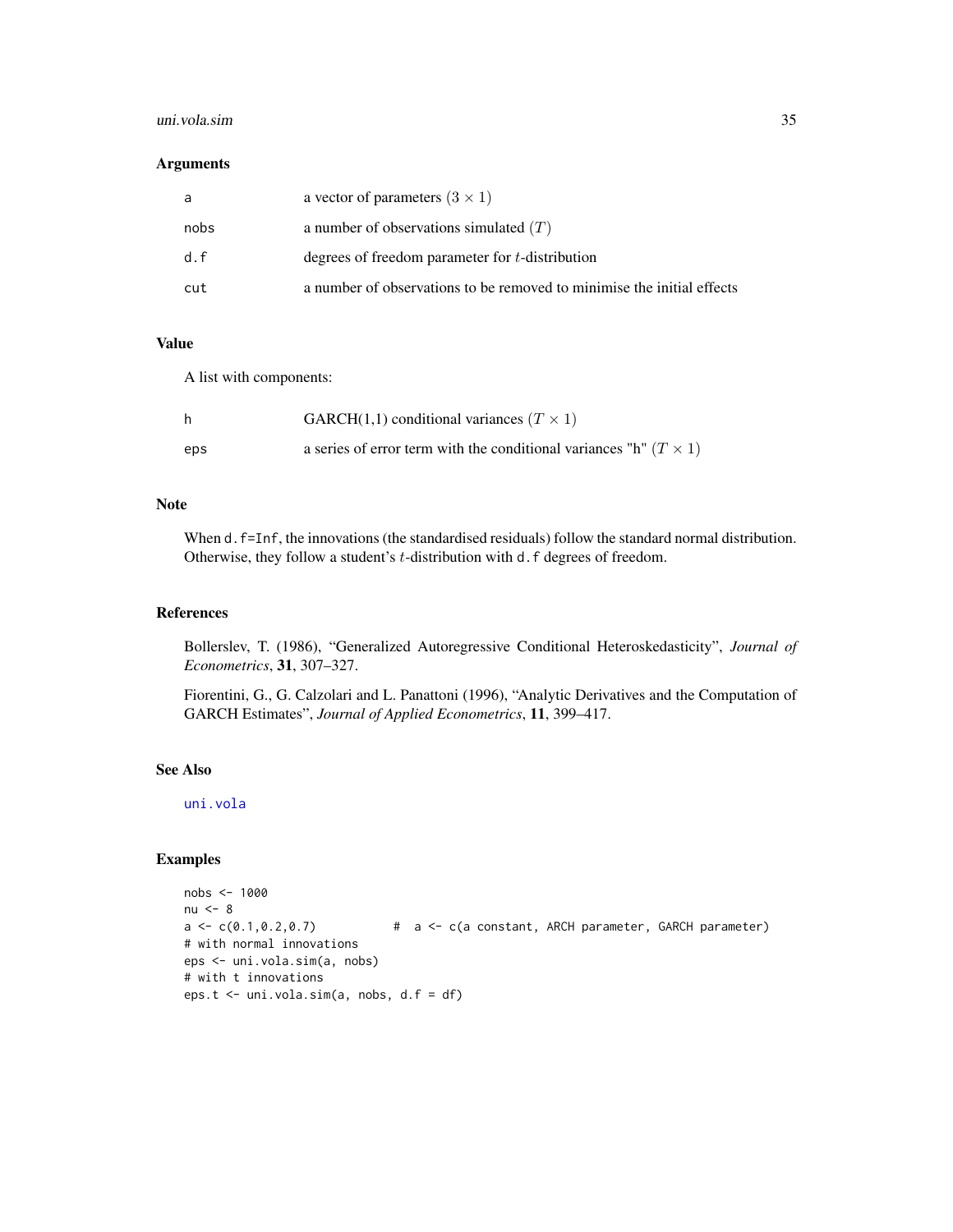This function computes partial derivatives of the CCC matrix with respect to its correlation coefficients.

# Usage

vdR(n)

#### Arguments

n the number of dimension of the model

# Value

a matrix of zeros and ones  $((N(N-1))/2 \times N^2)$ 

# References

Nakatani, T. and T. Ter\"asvirta (2009), "Testing for Volatility Interactions in the Constant Conditional Correlation GARCH Model", *Econometrics Journal*, 12, 147-163.

Nakatani, T. and T. Ter\"asvirta (2008), "Appendix to *Testing for Volatility Interactions in the Constant Conditional Correlation GARCH Model*" Department of Economic Statistics, Stockholm School of Economics, available at <http://swopec.hhs.se/hastef/abs/hastef0649.htm>.

vec.garch.derivative *Computing partial derivatives of a vector GARCH(1, 1) equation*

# **Description**

This function computes partial derivatives of a vector  $GARCH(1, 1)$  equation with respect to its parameters.

#### Usage

```
vec.garch.derivative(dvar, B, h)
```
# **Arguments**

| dvar | a matrix of the data used for estimating an ECCC or DCC GARCH model ( $T \times$ |
|------|----------------------------------------------------------------------------------|
| B.   | a GARCH parameter matrix in the vector GARCH equation ( $N \times N$ )           |
| h.   | a matrix of conditional variances $(T \times N)$                                 |

<span id="page-35-0"></span>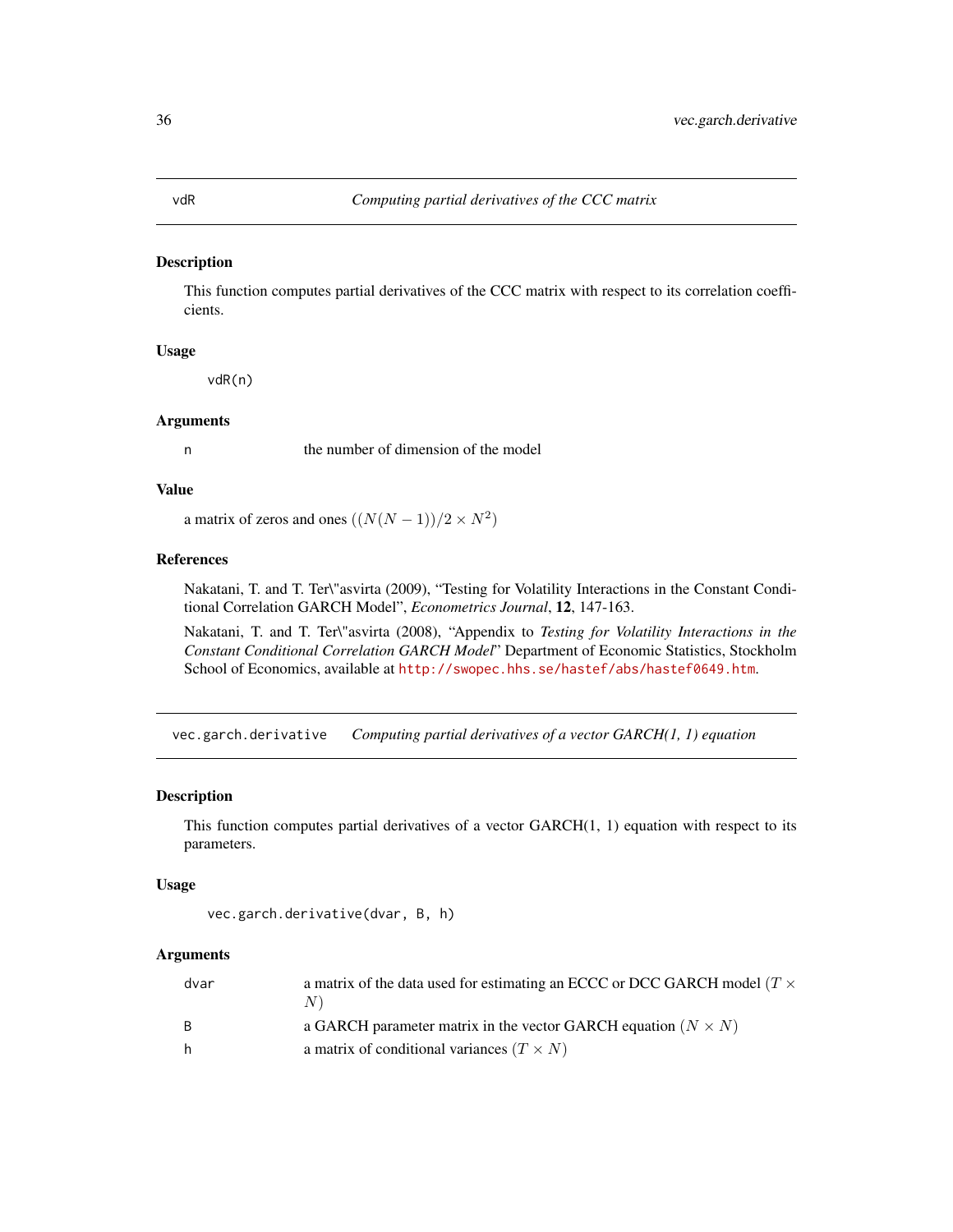# <span id="page-36-0"></span>vector.garch 37

## Value

a vector of partial derivatives  $(T \times N * npar.h)$ 

#### References

Nakatani, T. and T. Ter\"asvirta (2009), "Testing for Volatility Interactions in the Constant Conditional Correlation GARCH Model", *Econometrics Journal*, 12, 147–163.

Nakatani, T. and T. Ter\"asvirta (2008), "Appendix to *Testing for Volatility Interactions in the Constant Conditional Correlation GARCH Model*" Department of Economic Statistics, Stockholm School of Economics, available at <http://swopec.hhs.se/hastef/abs/hastef0649.htm>.

vector.garch *A vector GARCH(1,1) conditional variances*

#### Description

This function computes a vector GARCH(1,1) conditional variances.

#### Usage

vector.garch(dvar, a, A, B)

#### **Arguments**

| dvar | a matrix of the data, used as epsilon $(T \times N)$                                       |
|------|--------------------------------------------------------------------------------------------|
| -a   | initial values for constants in the vector GARCH equation ( $N \times 1$ )                 |
| A    | initial values for an ARCH parameter matrix in the vector GARCH equation<br>$(N \times N)$ |
| B    | initial values for a GARCH parameter matrix in the vector GARCH equation<br>$(N \times N)$ |

#### Value

a matrix of conditional variances  $(T \times N)$ 

#### References

Nakatani, T. and T. Ter\"asvirta (2009), "Testing for Volatility Interactions in the Constant Conditional Correlation GARCH Model", *Econometrics Journal*, 12, 147-163.

Nakatani, T. and T. Ter\"asvirta (2008), "Appendix to *Testing for Volatility Interactions in the Constant Conditional Correlation GARCH Model*" Department of Economic Statistics, Stockholm School of Economics, available at <http://swopec.hhs.se/hastef/abs/hastef0649.htm>.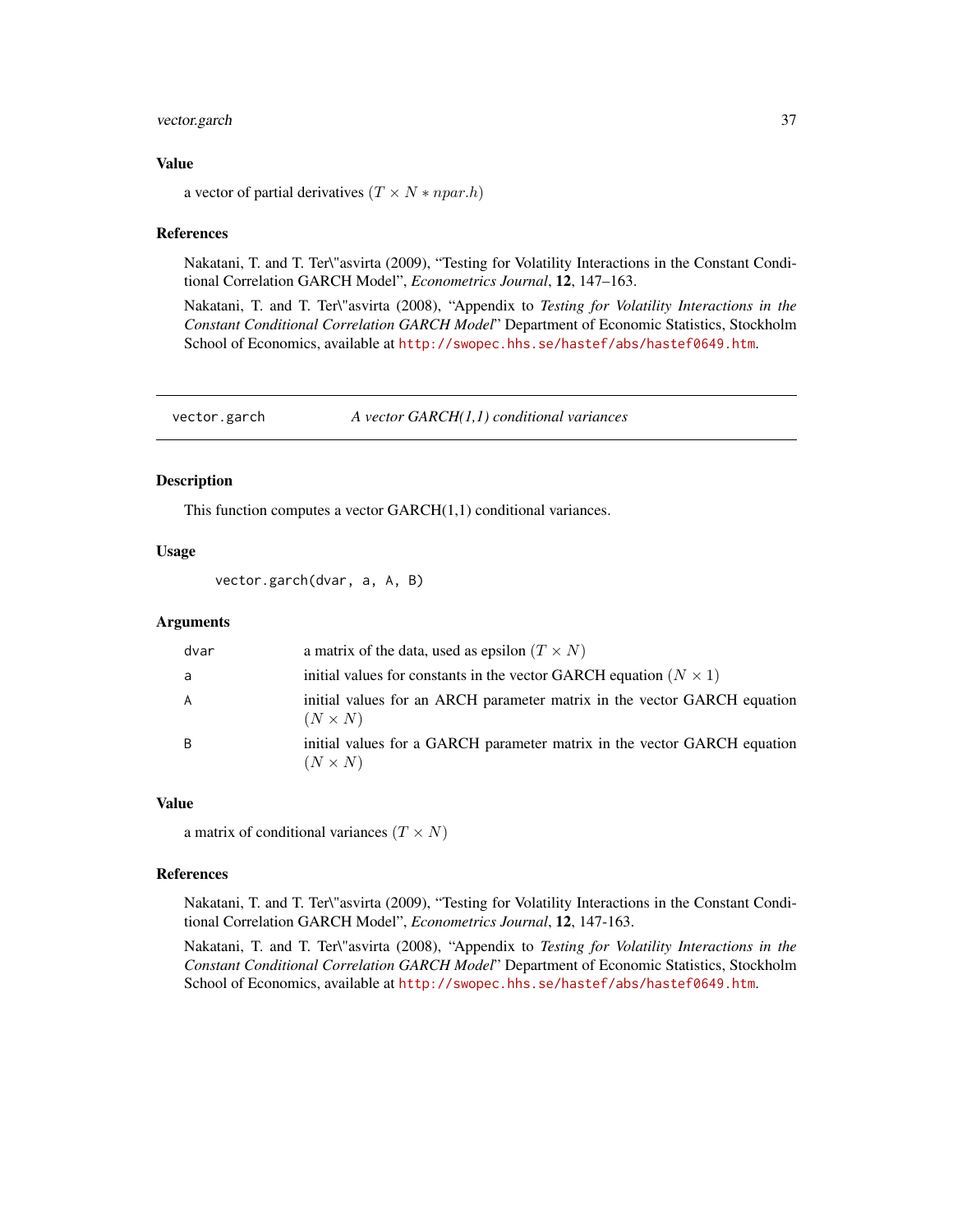# <span id="page-37-0"></span>Index

∗Topic algebra fourth, [19](#page-18-0) ∗Topic array p.mat, [28](#page-27-0) ∗Topic datagen dcc.sim, [11](#page-10-0) eccc.sim, [17](#page-16-0) stcc.sim, [31](#page-30-0) uni.vola.sim, [34](#page-33-0) ∗Topic htest jb.test, [22](#page-21-0) ljung.box.test, [23](#page-22-0) rob.kr, [29](#page-28-0) rob.sk, [30](#page-29-0) ∗Topic models analytical.grad, [2](#page-1-0) analytical.Hessian, [3](#page-2-0) d2lv, [4](#page-3-0) dcc.est, [5](#page-4-0) dcc.estimation, [6](#page-5-0) dcc.results, [10](#page-9-0) dcc.sim, [11](#page-10-0) dlc, [12](#page-11-0) dlv, [14](#page-13-0) dlv.est, [15](#page-14-0) eccc.estimation, [16](#page-15-0) eccc.sim, [17](#page-16-0) grad.dcc.full, [20](#page-19-0) grad.dcc2, [20](#page-19-0) hh.test, [21](#page-20-0) loglik.dcc, [24](#page-23-0) loglik.dcc1, [25](#page-24-0) loglik.dcc2, [26](#page-25-0) loglik.eccc, [27](#page-26-0) nt.test, [27](#page-26-0) stcc.sim, [31](#page-30-0) uni.vola.sim, [34](#page-33-0) vdR, [36](#page-35-0) vec.garch.derivative, [36](#page-35-0)

vector.garch, [37](#page-36-0) ∗Topic multivariate analytical.Hessian, [3](#page-2-0) d2lv, [4](#page-3-0) dcc.est, [5](#page-4-0) dcc.estimation, [6](#page-5-0) dcc.estimation1, [7](#page-6-0) dcc.estimation2, [9](#page-8-0) dcc.results, [10](#page-9-0) dcc.sim, [11](#page-10-0) dlc, [12](#page-11-0) dlv, [14](#page-13-0) dlv.est, [15](#page-14-0) eccc.estimation, [16](#page-15-0) eccc.sim, [17](#page-16-0) fourth, [19](#page-18-0) grad.dcc.full, [20](#page-19-0) grad.dcc2, [20](#page-19-0) hh.test, [21](#page-20-0) loglik.dcc, [24](#page-23-0) loglik.dcc1, [25](#page-24-0) loglik.dcc2, [26](#page-25-0) loglik.eccc, [27](#page-26-0) nt.test, [27](#page-26-0) stationarity, [30](#page-29-0) stcc.sim, [31](#page-30-0) vdR, [36](#page-35-0) vec.garch.derivative, [36](#page-35-0) ∗Topic optimize dcc.estimation, [6](#page-5-0) dcc.estimation1, [7](#page-6-0) dcc.estimation2, [9](#page-8-0) eccc.estimation, [16](#page-15-0) ∗Topic ts analytical.grad, [2](#page-1-0) analytical.Hessian, [3](#page-2-0) d2lv, [4](#page-3-0) dcc.est, [5](#page-4-0) dcc.estimation, [6](#page-5-0)